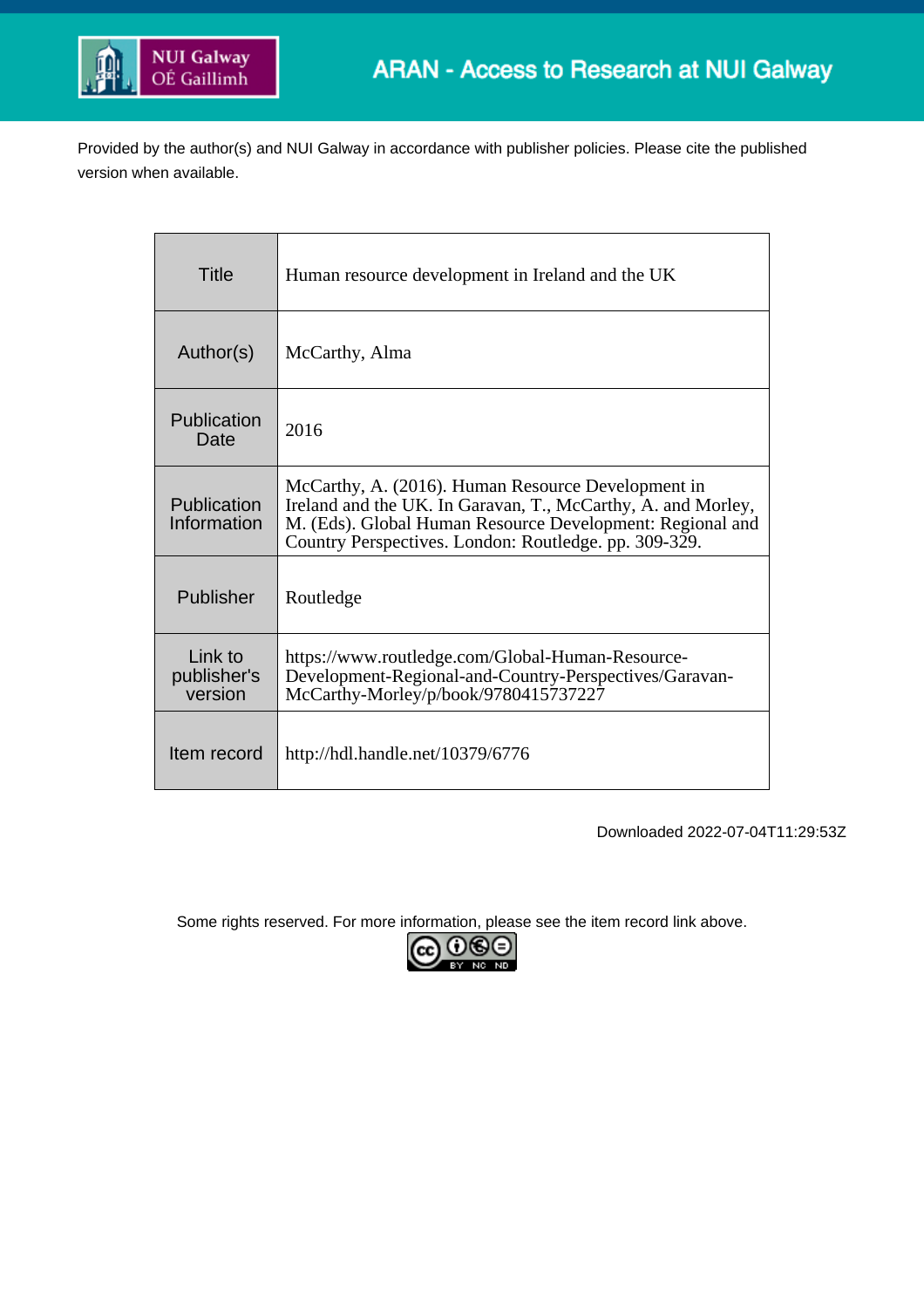*Citation:* McCarthy, A. (2016). Human Resource Development in Ireland and the UK. In Garavan, T., McCarthy, A. and Morley, M. (Eds). Global Human Resource Development: Regional and Country Perspectives. London: Routledge. pp. 309-329.

# **15 Human Resource Development in Ireland and the UK**

*Alma M. McCarthy*

#### **INTRODUCTION**

This chapter examines HRD in Ireland and the United Kingdom (UK). Ireland refers to the Republic of Ireland comprising the 26 counties in the South of Ireland. The UK comprises England, Scotland, Wales, and Northern Ireland. Ireland and the UK provide an interesting region in which to analyze and understand HRD policy and practice. The five countries are geographic neighbors located on the western periphery of Europe, many with contiguous borders. At a political, cultural, and institutional level, Ireland, England, Wales, Scotland, and Northern Ireland share a similar history heavily influenced by British rule. Furthermore, Ireland and the UK are classified as Anglo-Saxon countries. Mead (2007,p. 15) argues that Anglo-Saxon countries are characterized by a "slowly evolved liberal political system focused on innovation, a pluralist approach to society, and a capitalist system preoccupied with material wealth not for its own sake but because of a passion for growth, for achievement, for change". Notwithstanding this similar historical, economic, and cultural backdrop, different national approaches to HRD and VET can be found within the region today while accepting that some general commonalities are also prevalent.

This chapter examines the HRD landscape in the Ireland and UK region, taking into account its historical, economic, social, and cultural backdrop. Particular attention is given to the development of the vocational and educational training context in the region. The chapter reviews the key institutions, actors, and stakeholders in the HRD landscape in the region and assesses organization-level HRD policy and practice. The chapter assesses the key similarities and differences in HRD across the countries examined in the region and concludes with a discussion of current issues and challenges for HRD in Ireland and the UK in the coming years.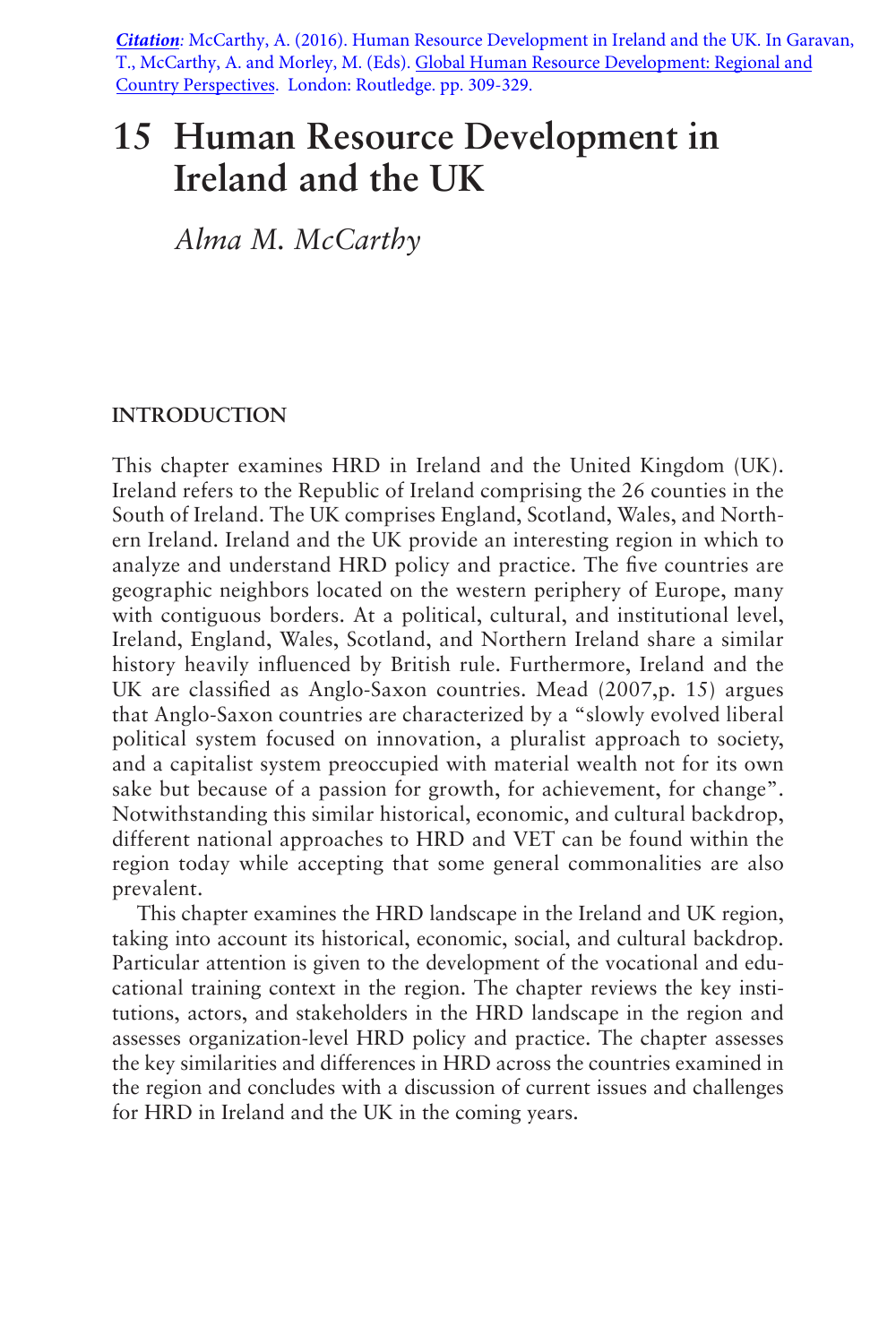### **HRD IN IRELAND AND THE UK: THE HISTORICAL, POLITICAL, ECONOMIC, SOCIAL, AND CULTURAL CONTEXT**

# **Ireland**

Ireland is a small country with a population of 4.6 million (CSO, 2014) located on the western periphery of Europe. Ireland is a developed economy and ranked forty-fifth globally with a GDP in 2013 of \$232 billion according to the IMF (2014) Global Economic Outlook. At eleventh place globally, Ireland is ranked as 'very high' in the UN Human Development Index 2013, which is a composite statistic of life expectancy, education, and per capita income indicators used to rank countries into four tiers of human development. Modern-day Ireland's culture has been influenced heavily by Gaelic culture, British rule, Americanization, and elements of broader European culture. Historically, religion has played a significant role in the cultural and political development of Ireland since the seventeenth century plantations resulting in political identity and divisions based on religion. However, modern-day Ireland, religion plays almost no role in politics, and there is a concerted move to ensure greater separation between church and state.

Ireland gained independence from Britain in 1922. The Irish political system is a parliamentary democracy based on the constitution of 1937 (Bunreacht Na hÉireann). Ireland has experienced considerable economic, social, and cultural development over the past century. It has developed from being an inward-looking country focusing on an economic development strategy of self-sufficiency and isolation for the first few decades of its independence to being one of the most globalized, dynamic, and innovative economies in the world in 2015.

Ireland adopted an isolationist and protectionist approach to economic development from 1932 to 1958 based largely on the agricultural sector. However, the late 1950s saw a small 'modernizing elite' successfully change its isolationism strategy (O'Donnell, Garavan, & McCarthy, 2001), when Ireland embarked on a process of export-led-industrialization based on foreign direct investment (O'Malley, 1989). This policy shift changed the nature of Irish society in the intervening years and is widely considered a catalyst for Ireland's progressive economic development. Ireland's economic performance over the past decade has seen her reach the pinnacle of economic success, culminating in Ireland's characterization as the 'Celtic Tiger' during the mid-2000s but then rapidly falling victim to the global financial and banking crisis of 2007 that resulted in an EU/IMF bailout. The GDP for Ireland was 4.9% in 2014 and is estimated to be 5.0% in 2015, representing a significant increase from a figure of-0.9% in 2011 (Duffy et al., 2014). Thus, at the time of writing, Ireland's economy is starting to recover and predictions for growth are positive.

# **United Kingdom**

The United Kingdom (UK) has a population of over 64.1 million (ONS, 2014), with 53.9 million in England, 5.3 million in Scotland, 3.1 million in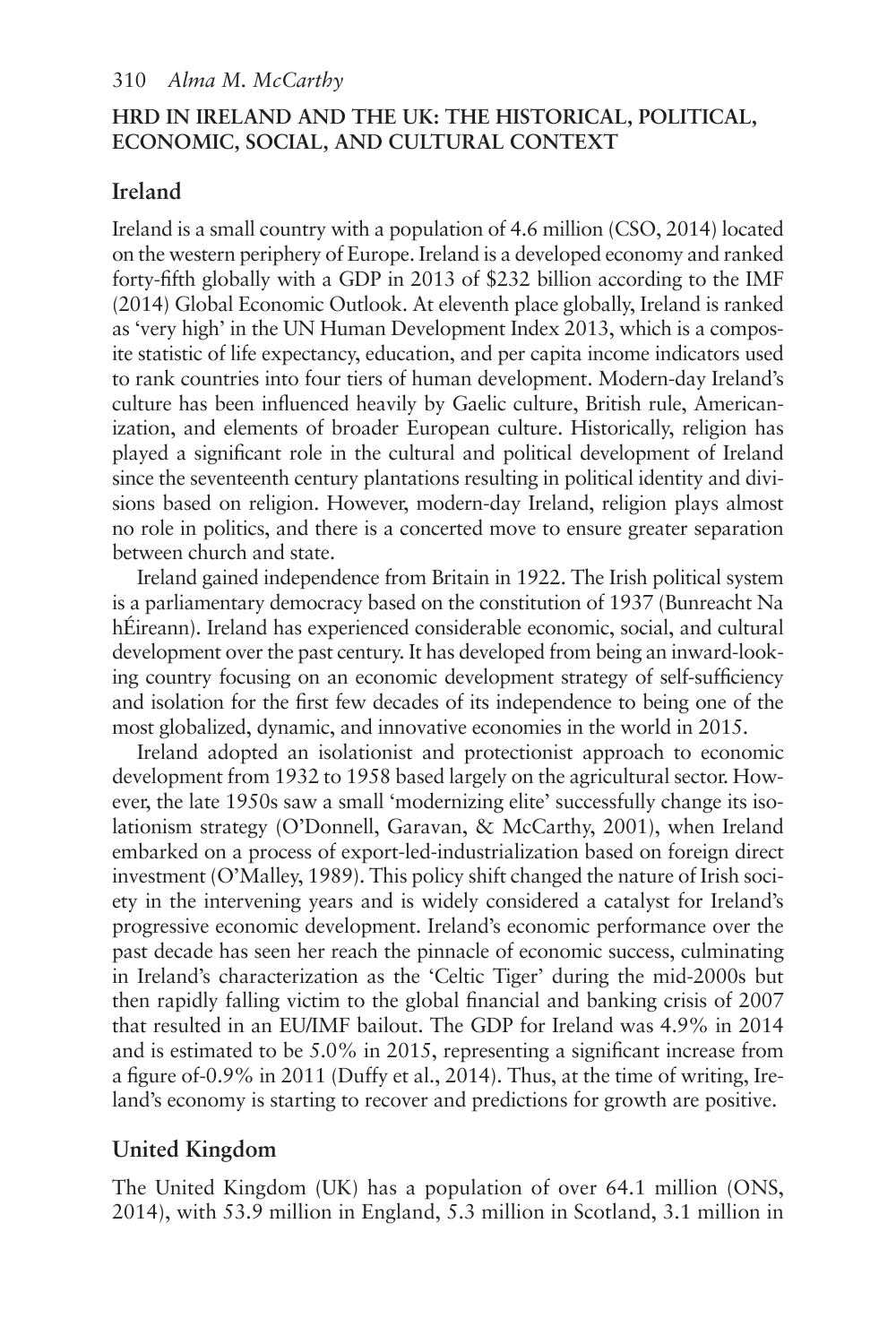Wales, and 1.8 million in Northern Ireland. The UK is a developed economy ranked fifth globally with a GDP in 2013 of \$2,945 billion in the IMF (2014) Global Economic Outlook. The UK's culture has developed as a result of many different influences, including its history as a major colonizing power, its Western liberal democracy, and its being a union of four countries in which each retains distinctive traditions, cultures, customs, and symbolism (Rebellato et al., 2011). The UK political system is a constitutional monarchy. Whereas there is no written constitution in the UK, the constitution resides in established conventions, traditions, and judicial precedents that can be changed by Acts of Parliament. The UK Parliament operates in London with devolved powers for some decision making to the Scottish and Welsh Assembly and more recently in Northern Ireland following the Good Friday Agreement of 1998.

Following World War II, the UK Labor government implemented a radical program of reforms, which had a significant effect on British society in the following decades (Francis, 1997). Francis (1997) enumerates the reforms as including the nationalization of major industries and public utilities and the establishment of a welfare state with a publicly funded national health-care system (now the National Health Service or NHS). The rise of nationalism in the colonies resulted in the inevitable policy of decolonization (Lee, 1996). In 1947, independence was granted to India and Pakistan, and during the following 30 years, most colonies of the British Empire gained their independence.

Following a period of widespread economic slowdown and industrial strife in the 1970s, Dorey (1995, p. 15) reports that the Conservative government of the 1980s initiated a policy of "monetarism, deregulation, particularly of the financial sector (for example, Big Bang in 1986) and labor markets, the sale of state-owned companies (privatization), and the withdrawal of subsidies to others". While this policy led to economic growth, it also led to high unemployment and social unrest. Around the turn of the new millennium, the establishment of devolved administrations for Scotland, Wales, and Northern Ireland resulted in major changes in UK governance. The 2008 global financial crisis severely affected the UK economy, and in 2010, the government introduced austerity measures intended to tackle the substantial public deficits. Like Ireland, its recent economic growth and growth projections are more positive. The Office of National Statistics in the UK (ONS, 2015) reports that GDP was estimated to have increased by 2.8% in 2014, compared with 2013.

#### **HRD INSTITUTIONS, POLICY, AND ACTORS IN IRELAND AND THE UK**

An informative approach to understanding the institutional context of HRD in any region is to assess whether national government plays a voluntarist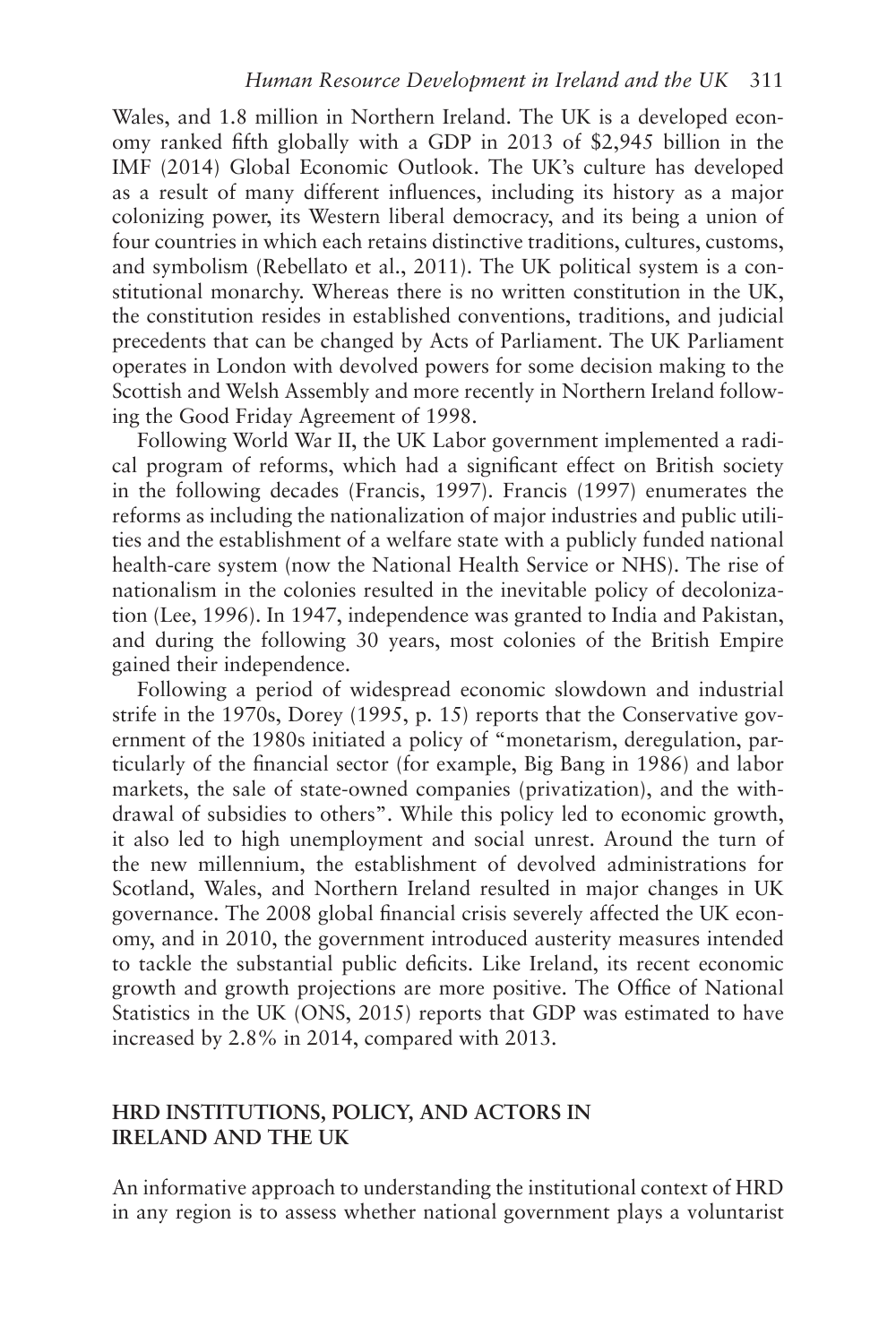or interventionist role in HRD policy and practice (Stewart and McGuire, 2012; Stewart et al., 2013). In Ireland and the UK, the institutional context is a mix of both, with national government policy in each country accounting for various dimensions of the HRD landscape but where HRD activity is also very much determined at the organizational level.

## **Ireland**

Since the late 1950s, major changes and expansion of both the industrialization process and the education system have taken place in Ireland (O'Donnell et al., 2001). In this period, the Irish class and occupational structure changed from one primarily based on property ownership to one based on educational credentials and wage employment (Breen et al., 1990; Fahey, 1995). O'Connell and Rottman (1994, p. 219) outline how "family resources rooted in the old agrarian class structure facilitated acquisition of the credentials and qualifications that governed access to the new class positions in services, industry and the welfare state". Those who adapted to the new regime of credentialism obtained the major benefits.

The advent and growth of foreign direct investment (FDI) into Ireland is widely regarded as a turning point for HRD practices at the firm level. Since the early 1960s, Irish governments have adopted a policy of 'industrialization by invitation' expressly focused on attracting FDI through various tax and financial incentives (Gunnigle et al., 2003). Heraty and Collings (2006) argue that Ireland's national HRD framework commenced in earnest in the 1960s, having been limited only to apprenticeship training up to that time. The establishment of a national training authority under the Industrial Training Act in 1967 pointed to a significant change in government training and development policy and the move toward more of an interventionist approach. Following the 1967 Act a new national training authority was established called An Comhairle Oilun (AnCo), whose activities covered three key areas: training advisory service, training for individuals, and apprenticeship training.

During the 1970s and 1980s, the increase in foreign direct investment to Ireland, as well as sustained efforts to heighten the importance of training and development at a political and policy level, resulted in a myriad of reports and policy papers that influenced HRD policy and practice in Ireland. The 1986 *White Paper on Manpower Policy*, the 1987 Labor Services Act, and the 1988 Advisory Committee on Management Training all heralded a new era for training and development, arguing that investment in human capital was key to Ireland's future economic development and success, including addressing the needs of the long-term unemployed. Heraty and Collings (2006) argue that the publication of both the *Galvin Report on Management Development* in 1988 and the *Culliton Report* in 1992 acted as a critical starting point for Ireland's national training and development infrastructure and as a catalyst for subsequent reform. The *Culliton Report*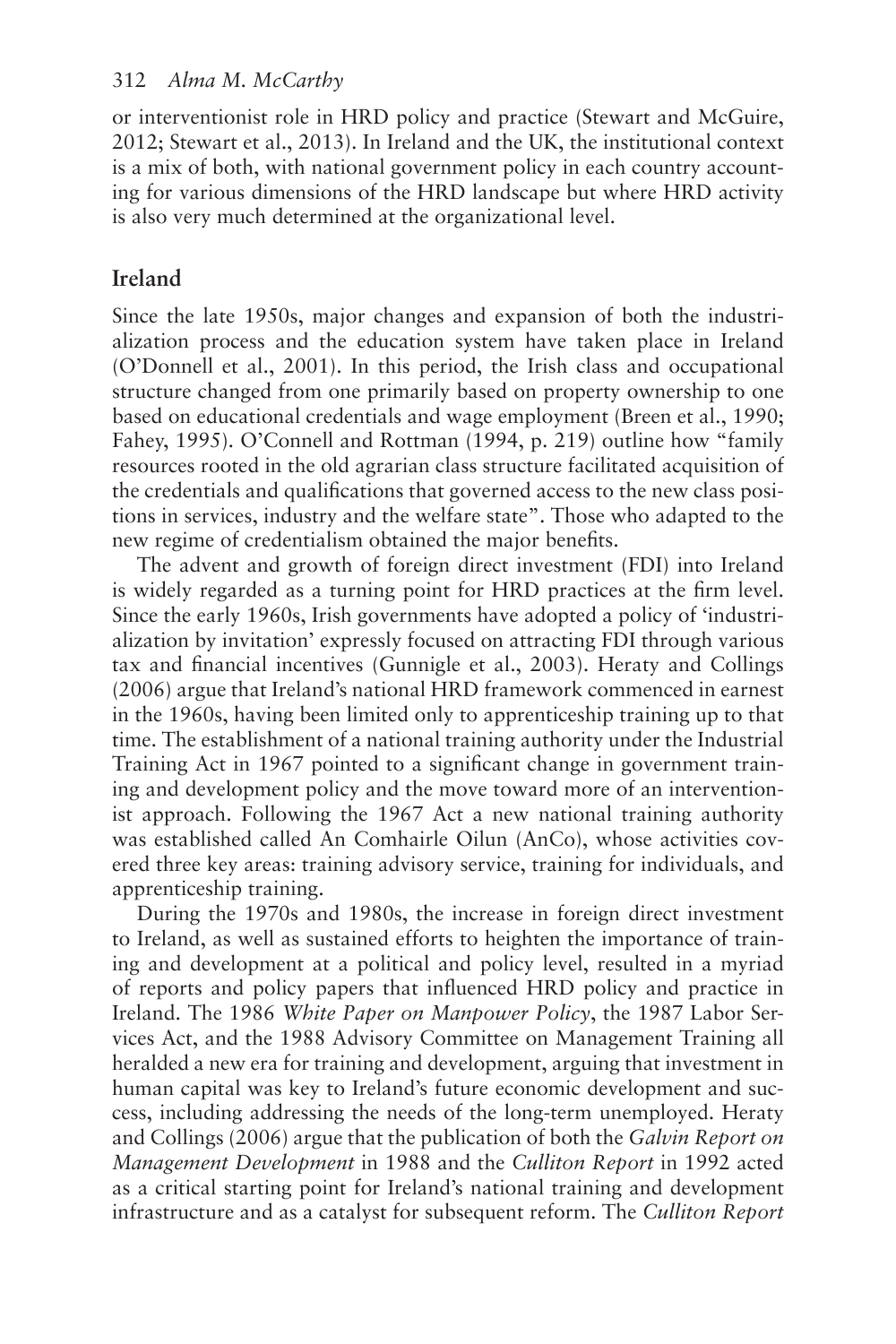(1992) strongly advised that greater workplace training was necessary and that the national training agency, FÁS, should refocus its efforts toward workplace and employee-level training and development. In response to continued criticism of the state's role in Ireland's training infrastructure, the government produced a policy document entitled the *Human Resource Development White Paper* in May 1997 (Heraty and Collings, 2006). The white paper identified three critical pillars for developing effective HRD strategies at a national level: promotion of investment in the development of skills and knowledge of the workforce; promotion of gainful employment by helping people develop their knowledge and skills to full potential; and achievement of high levels of efficiency, effectiveness, and value for money in delivery of state training interventions. This white paper strongly argued a move from program or provider-led training and development to demand-led approaches focused on requirements of learners, employers, and industries. These various policy papers and reports were instrumental in influencing the institutional context of HRD in Ireland and in establishing many of the bodies and organizations with responsibility for training, learning, and development in the country.

The qualification framework in Ireland is overseen by Quality and Qualifications Ireland (QQI), which was formed in 2012 through the merger of the Higher Education Training Awards Council (HETAC) and the Further Education Training Awards Council (FETAC). QQI establishes the standards of awards from the secondary level, which include the Junior Certificate at the age of 15 or 16 and the Leaving Certificate two years later at the age of 17 or 18, through to third-level certificates, diplomas, degrees, master's and PhD level. Third-level education in Ireland is available from a range of providers, including 14 state-funded institutes of technology, seven statefunded universities, colleges of education, and various other private-sector learning and development organizations and bodies. The Higher Education Authority is the statutory agency responsible for the funding of universities, institutes of technology, and certain other higher education institutions. It has an advisory role in relation to the whole sector of third-level education. Apart from the various statutory bodies and educational and training institutions providing learning and development programs, there are a number of important representative groups and policy-led bodies that impact the HRD landscape in Ireland, as the next section sets out.

The Management Development Council (MDC) was established in 2007 to advise the government on the adequacy and relevance of management development provision in Ireland. The aim of the MDC was to promote a coordinated approach to building awareness and appreciation in small and medium-sized businesses for the value of and need for upgrading leadership and management skills. In its 2010 report entitled *Management Development in Ireland*, a number of demand-side reforms were called for, including participation in relevant management development programs among SMEs not currently catered for by either the local government level through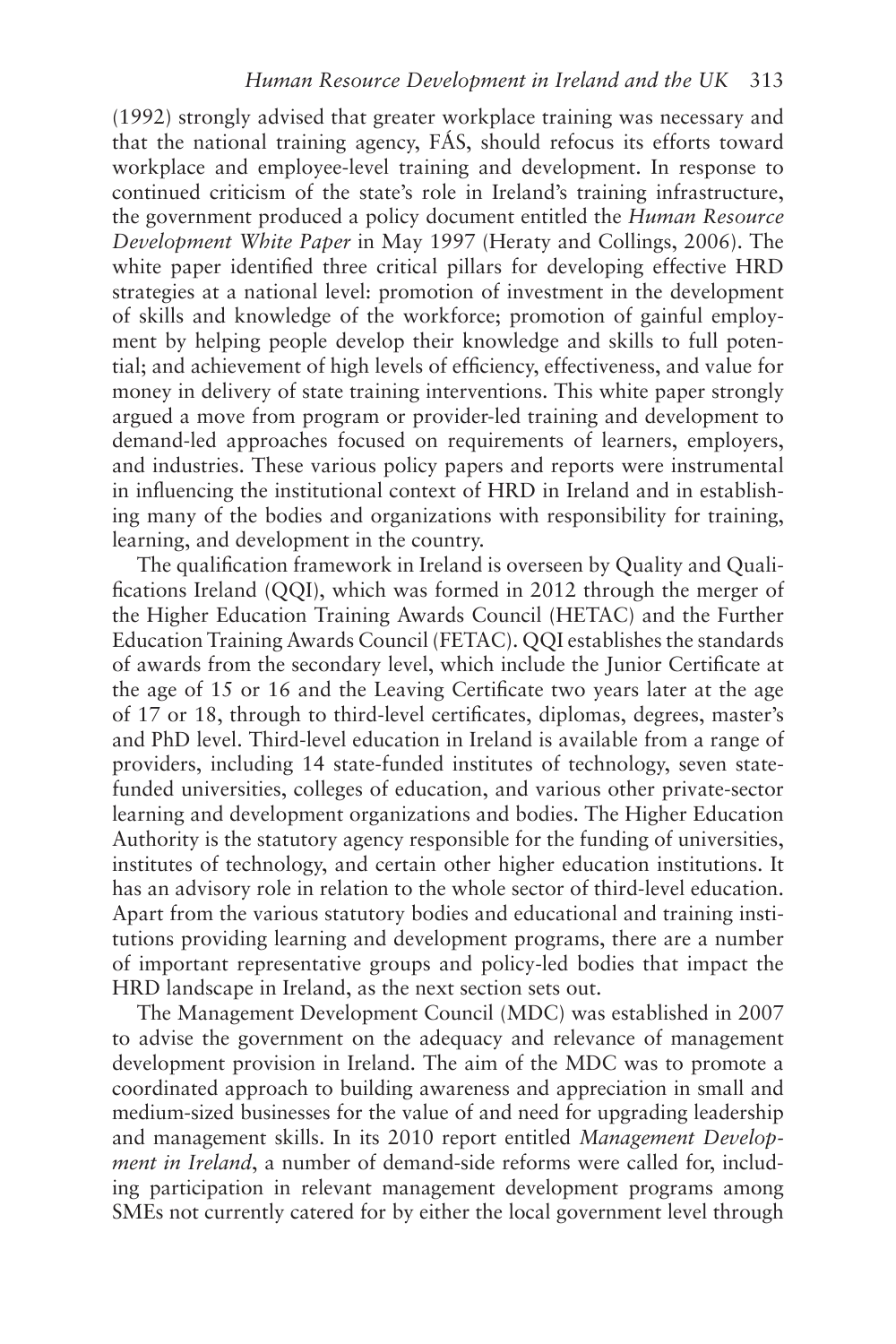County Enterprise Boards (now called Local Employment Organizations) or by Enterprise Ireland (the government organization responsible for the development and growth of Irish enterprises in world markets). The report also called for a number of supply-side reforms, arguing that the third-level sector should play a greater role in the area of management development, particularly in the area of continuing and professional development. The report also strongly argues that state funding should be used to drive the use of best practice among management development training providers and that regular research should be conducted to ensure that the best practice guidelines highlighted in the report remain relevant and up-to-date. The County Enterprise Boards, now Local Employment Offices, should continue to address management development in companies employing up to ten people, and the state should provide a funding allocation starting at  $\epsilon$ 10–12 million per annum from the National Training Fund to fund management development networks. The Skillnets Program has been in operation in Ireland since 1999, a state-funded, enterprise-led support body tasked with promoting and facilitating training and upskilling as key levers for achieving Ireland's national competitiveness. Skillnets supports and funds networks of companies wishing to work together to design, manage, and deliver specific sectoral or industry-level training that they require. Due to funding constraints, many of the Skillnets member companies may not be able to provide this training on their own, and there is a synergy to working as a group that defrays design and delivery costs. Eight hundred networks have been supported during the first ten years of the Skillnets program, and over 240,000 employees have participated in Skillnets training (Indecon, 2014). The Expert Group on Future Skills Needs (EGFSN) was set up in 1997 and advises the Irish government on the current and future skills needs of the economy and on other labor-market issues that impact on Ireland's enterprise and employment growth. EGFSN has a central role in ensuring that labor market needs for skilled workers are anticipated and met.

At present, the *Further Education and Training Strategy 2014–2018* report argues that the further education and training sector in Ireland has developed from a combination of educational policies and different workforce employment and development strategies across a range of government departments and agencies characterized by an absence of "coordinated strategic direction". The adoption of the Further Education and Training Act (2013) heralded the replacement of the national training agency formerly known as FÁS with a newly created agency, SOLAS. The new strategy aims to provide for more coordinated and integrated FET arising from the streamlining of 33 existing Vocational Education Councils into 16 Education and Training Boards (ETBs). The former FÁS employment services function transferred to the Department of Social Protection in January 2012. SOLAS, the Further Education and Training Authority, comes under the aegis of the Department of Education and Skills. It is responsible for the strategic coordination and funding of the further education and training sector, as set out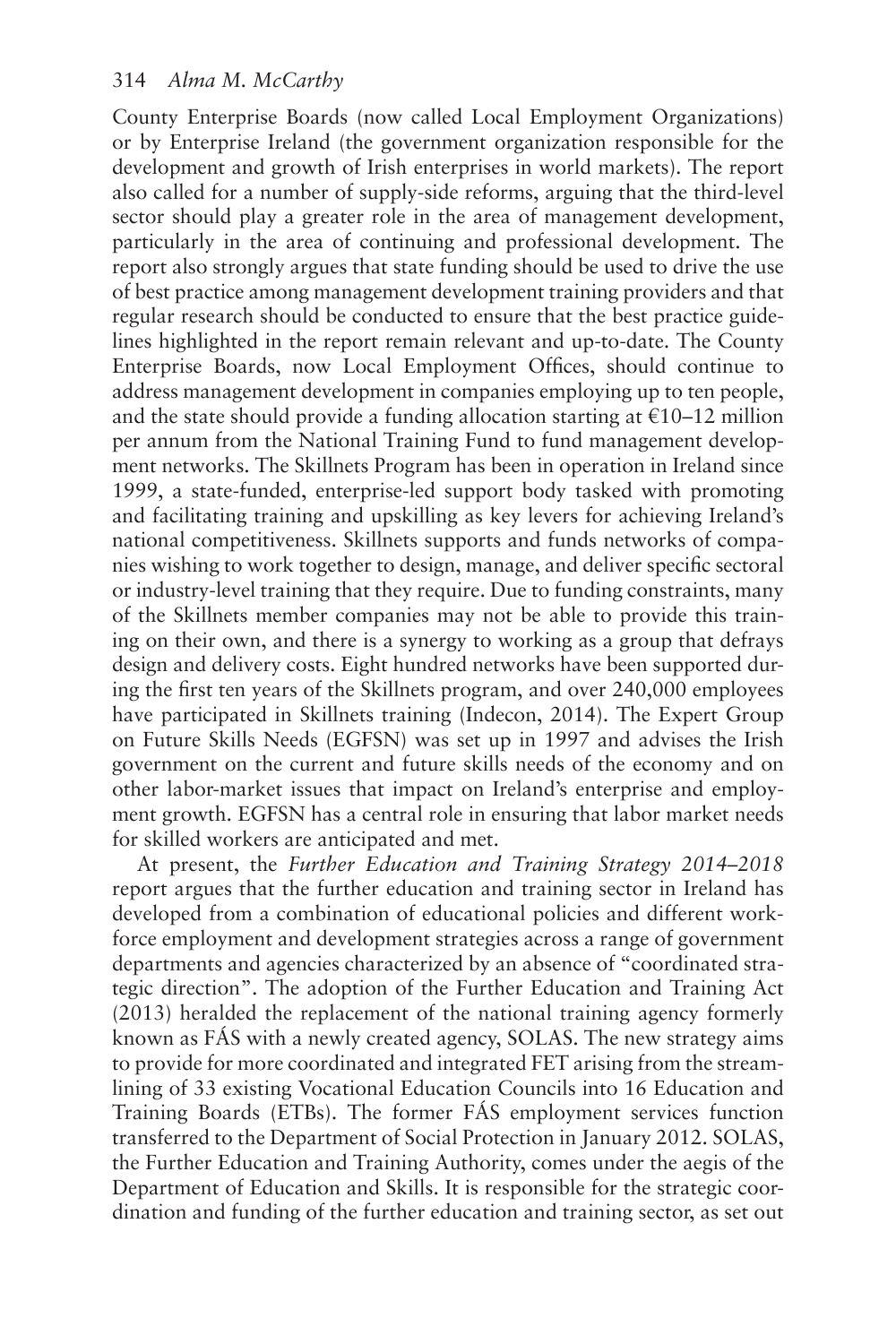in the *Further Education and Training Strategy 2014–2018*. Therefore, a number of important changes have occurred in the institutional and policy context that set an agenda for national learning, training, and development in Ireland in the coming years.

#### **United Kingdom**

A wide range of policies and institutions have impacted the development of the HRD field in the UK. The weak economic performance of the UK in the post-war period resulted in greater intervention and policy development in the area of training (Wilson, 2012) not present in the UK up to that point. One of the seminal training policies in the UK was the 1958 Carr report on apprenticeships and the subsequent setting up of Industrial Training Councils. This was then followed by a 1962 white paper and the influential Industrial Training Act of 1964 (Holmes, 2012). The 1972 white paper reviewing the 1964 Act was an important precursor to the adoption of the Employment and Training Act in 1973. The Employment and Training Act in 1981 led to the abolition of most of the Industrial Training Boards. The review of vocational qualifications lead to the establishment of the National Council for Vocational Qualifications in 1986; and in 1989, it led to the establishment of locally based Training and Enterprise Councils in the UK and the Local Enterprise Companies in Scotland. The Investors in People initiative of 1991, originally administered by Investors in People UK and now administered by UK Commission for Employment and Skills, is quoted by many HRD commentators as an important move in encouraging organizations to invest in learning and development.

The Leitch (2006) report stands as one of the most important HRD policy developments in HRD in the UK in recent times (Harrison, 2009). It was commissioned following various criticisms about skills development and how it was inadequately aligned with economic growth and development. For example, the 2005 white paper entitled *Skills: Getting on in Business, Getting on at Work* (DfES) and the 2006 Engineering Employers Federation report both criticized the supply, relevance, and structural and provisional nature of HRD in the UK. The Leitch (2006) report paved the way for significant change in learning, training, and development in the UK and formed the basis for the government's revised national VET targets, plans, and delivery framework to meet the targets of the 2003 Skills Strategy (Harrison, 2009). The UK Commission for Employment and Skills (UKCES) was set up in 2008 following Leitch's (2006) recommendations and is tasked with providing strategic leadership for skills and employment areas across the four countries in the UK. The commission is a social partnership with representation from a broad range of organizations, further and higher education, large and small employers, trade unions, and the third sector.

Sector Skills Councils (SSCs) were established in the mid-2000s with responsibility for skills and workforce development of all those employed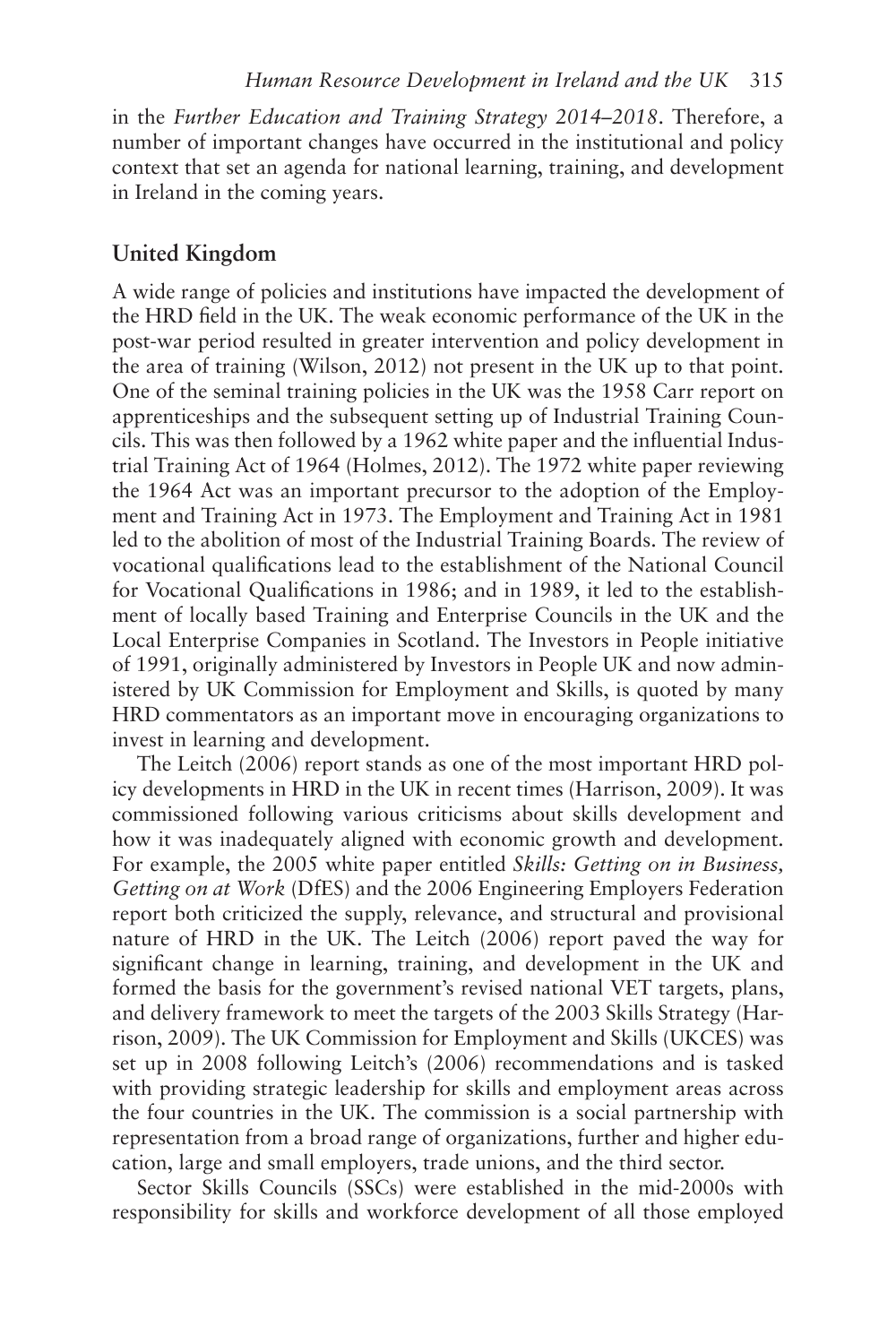across the 21 existing SSCs. SSCs are employer-led skills organizations and cover a broad range of sectors from professional staff to tradesmen and women, administrative staff, support staff, and other ancillary workers. They also cover all sizes of employer, from large firms to micro-businesses and the self-employed. They work with over 550,000 employers to define skills needs and skills standards in their industries, to support employers in developing and managing apprenticeship standards, and to reduce skills gaps and shortages and improve productivity.

More recently, the Scottish government's (2010) *Skills for Scotland: Accelerating the Recovery and Increasing Sustainable Economic Growth* report sets out a framework to ensure that citizens and employers have the opportunity to access the right advice, support, and opportunities for skill development that can contribute to and benefit from future economic success. The report also sets out a strategy to simplify the skills system to ensure that it is more coherent and easy to understand for individuals and employers as well as strengthening partnerships and collective responsibility between public, private, and third sectors to improve skills and economic success. In the UK, the Department for Business, Innovation & Skills and the Department for Education launched the *Rigour and Responsiveness in Skills Policy* report (2013), which lists the achievements since the 2010 National Skills Strategy and sets out measures to raise standards by making the system more professional, by intervening in poor provision, as well as creating traineeships to prepare young people for work. The 2013 report focuses on reforms and improvements needed in the quality of apprenticeships and on how the UK can make qualifications more relevant and more highly valued by using funding to make skill development provision more responsive.

In terms of the education system in the UK, there are five stages: early years, primary, secondary, further education (FE), and higher education (HE). Education is compulsory for all children between the ages of 5 (4 in Northern Ireland) and 16 (www.gov.co.uk). FE is not compulsory and covers nonadvanced education, which can be taken at further (including tertiary) education colleges and HE institutions (HEIs). The fifth stage, HE, comprises study beyond GCE A levels and their equivalent, which, for most full-time students, takes place in universities and other HEIs and colleges. On completion of lower secondary education, students typically take the General Certificate of Secondary Education (GCSE) exams, which are a prerequisite for entering upper secondary education. The majority of students enter upper secondary education for two years leading to A-level exams, which form the main basis for entry into third-level education. Musset and Field (2013) argue that vocational education and training routes are much less structured and less clear-cut than academic qualifications in the UK. Students who do not continue to HE after secondary school can follow a variety of training programs, such as apprenticeships, that are sometimes at a lower level than upper secondary education. The programs and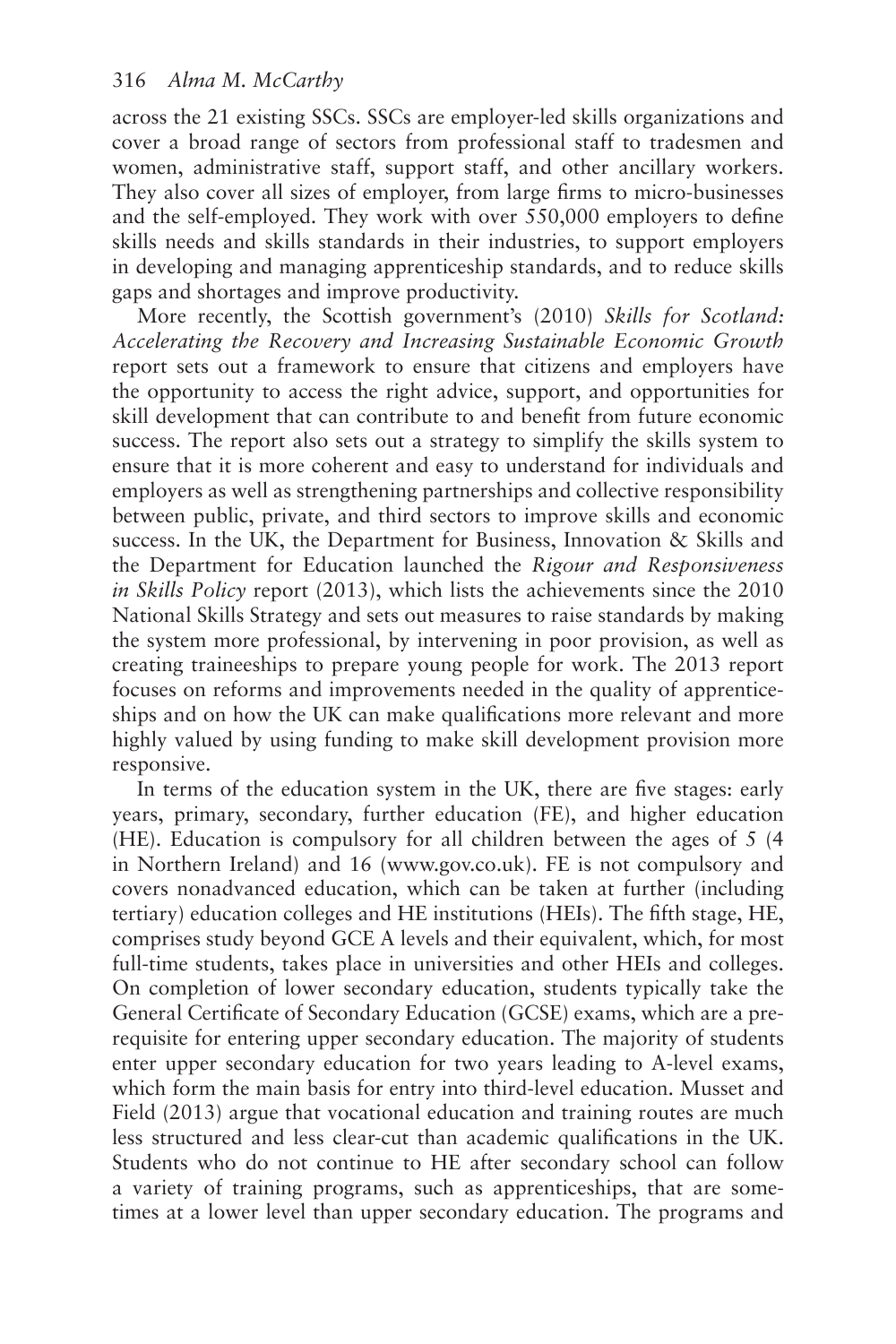qualifications, which span a broad range of progression routes to postsecondary VET programs, are also highly diverse (Musset and Field, 2013). There is no automatic right to progression from one level to the next in the UK system (UKCES, 2013). Further education colleges are the main providers of sub-bachelor-degree-level professional and technical education and training in the UK.

In summary, the institutional and policy context of HRD in the UK shares common features, but there are also important differences given that each of the four countries that make up the UK can determine national-level approaches. Raffe et al. (1999) present a comparative treatise of education across the four UK countries. They report similarities in terms of nationally prescribed curriculum to the age of 16 years. Raffe et al. (1999) argue that the four systems are interdependent to a much greater extent than for entirely separate national states. This interdependence is an expected outcome of devolution. However, they conclude that the similarities are more important than the differences across the four UK countries and that each has distinctly 'British' features. These features include similar institutional structures of schools and third-level providers, similar structures in terms of secondary education and certification, as well as third-level certification, and a growing recognition for the need for flexibility and relevance of learning, training, and development at national level, which enables economic growth and development.

#### **VET BASE FOR HRD IN IRELAND AND THE UK**

The VET systems in Ireland and the UK share, in general, many similarities; although some divergence of activity exists in terms of VET policy and VET stakeholders. The VET system in any country involves a range of stakeholders, including government, VET providers, trade unions, employee representative groups, regional and local governmental authorities, and accreditation and professional agencies and bodies. In Ireland and the UK, the HRD actor landscape is broad ranging (Stewart et al., 2013), which has the potential to strengthen HRD in the region but also can result in tensions across the various stakeholders depending on their power, interests, and values. The OECD has recently published a number of reports on VET in Ireland and the four UK countries in its series entitled *Skills Beyond School: The OECD Study of Postsecondary Vocational Education and Training*. This series of reports informs the discussion in this section of the chapter.

#### **Ireland**

The history of VET in Ireland can be traced back to 1930 when the most important legislation within the vocational education system, the Vocational Education Act, was passed, which led to the establishment of 33 regionally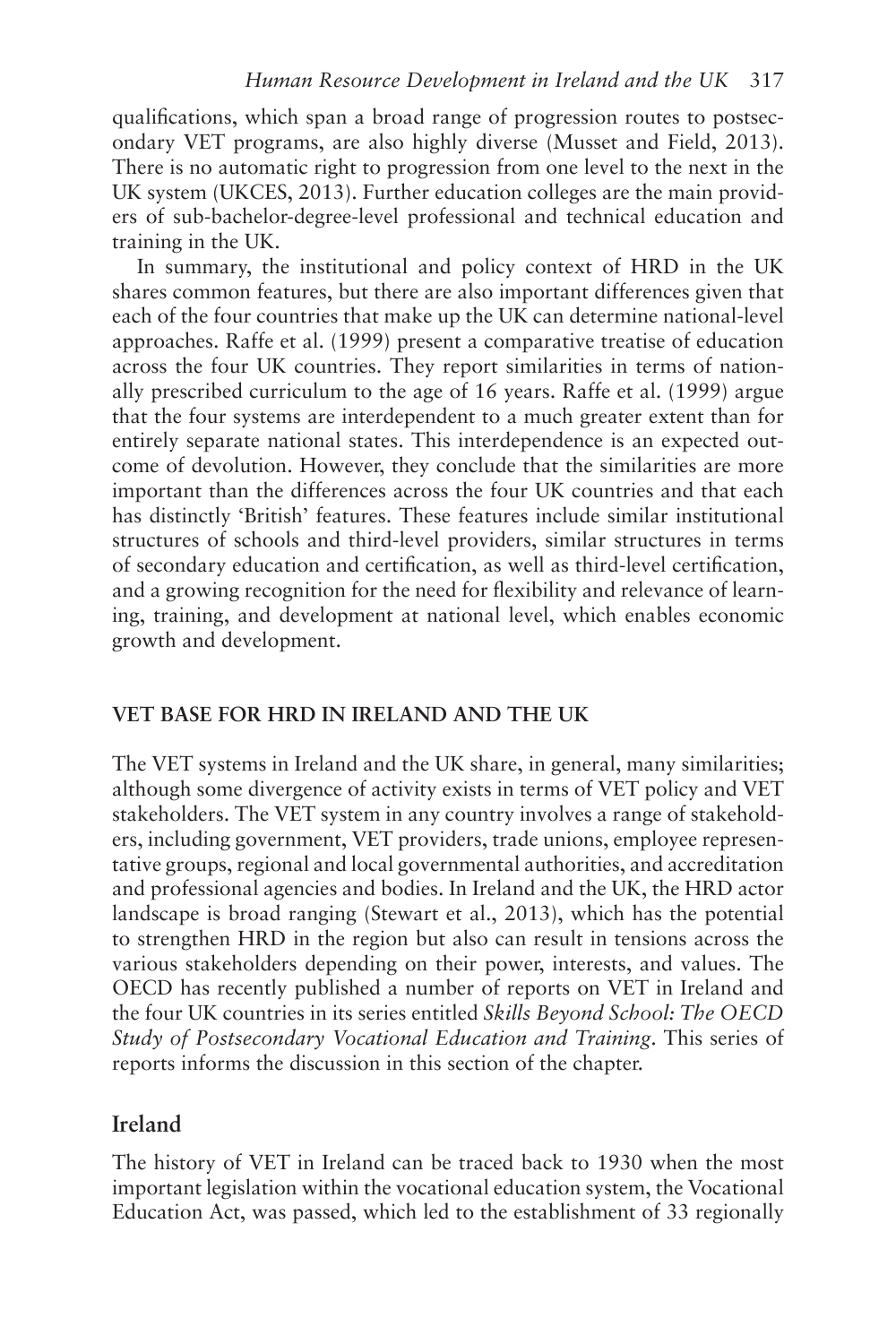based Vocational Education Committees (VECs) (Barry, 2007). The Vocational Education (Amendment) Act, 2001, broadened the representative element of VECs to include public representatives, parents, teachers, local businesses, and a requirement for the VECs to adopt education plans (Barry, 2007). In the 1960s–1970s, the most significant legislation in vocational training was the establishment of a number of public bodies with responsibility for VET, including AnCO (the Industrial Training Authority), which became FÁS (the National Training and Employment Authority) in 1998 and is now SOLAS. Fáilte Ireland is a significant HRD actor in the tourism and hospitality sectors and Teagasc is the agriculture and food development authority that supports training in the science-based innovation in the agrifood sector and the broader bio-economy.

The majority of young adults (usually entering at 15 or 16 and exiting at 17 or 18) in Ireland complete the Leaving Certificate at secondary level, which is designed around offering students a broad education, while also providing the opportunity for some specialization, in particular subject lines, e.g., science, business, and arts. The Leaving Certificate is used as the basis for selection into further education, employment training, or higher education through a national central admissions process. The traditional Leaving Certificate curriculum, which is quite academic in nature, has broadened over the past couple of decades into a new stream that offers a much more applied and vocational focus. The Leaving Certificate Vocational Program (LCVP) focuses on developing enterprise and entrepreneurship by developing students' interpersonal, vocational, and technological skills (DES, 2015). LCVP caters for students who do not wish to pursue third-level education. It is designed around three areas: vocational preparation, vocational education, and general education.

In Ireland, further education and training (FET) is broad ranging with numerous agencies, actors, and stakeholders involved in the system. The roles and responsibilities for the Irish education system, which includes vocational education and training, are distinct from the vocational training system, the latter being the remit of the labor-market authorities (Barry, 2007). Barry outlines three levels of responsibility in the publicly funded VET sector in Ireland: government departments that set policy and overall direction, including providing the public funding for VET; intermediate organizations that may be involved in implementing government policy, channeling funds, or acting as a provider of VET programs; and VET provider bodies such as SOLAS (formerly FÁS), which is the National Training and Employment Authority. Responsibility for the provision of early vocational education in schools and centers and institutes of further education is devolved from the Department of Education and Skills to 16 Education and Training Boards (ETBs), which replaced the 33 national Vocational Education Committees (VECs) in 2013. In terms of VET courses and provision in Ireland, full-time programs in FE include: Post Leaving Certificate (PLC) courses; Vocational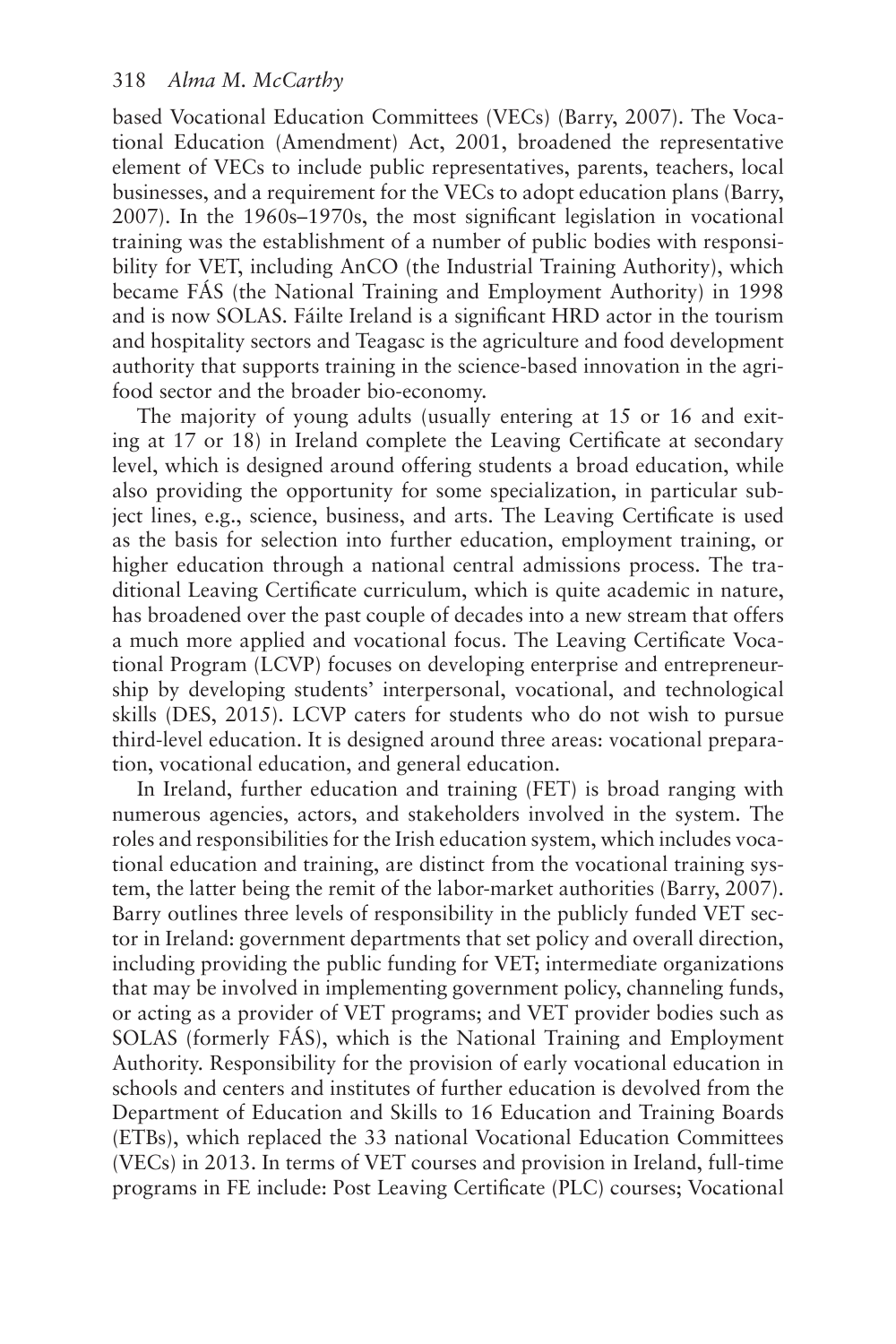Training Opportunities Scheme (VTOS); Youthreach, part-time programs that come under the remit of the Back to Education Initiative (BTEI); Adult Literacy; and Community Education.

Apprenticeship training is the key approach used for developing craftbased skills in Ireland. Apprenticeship training in Ireland is regulated by legislation, with SOLAS as the regulatory authority. The current apprenticeship model is founded on the AnCO legislation (the Industrial Training Act), enacted in 1967, as amended by the National Training Fund Act 2000 and the 1987 Labor Services Act, which are based on the 1986 *White Paper on Manpower Policy* and the 1991 Program for Economic and Social Progress (PESP Agreement). DES carried out a review of the apprentice training system in Ireland in 2013, and in June 2014, the Minister for Education announced the establishment of a new Apprenticeship Council to oversee apprenticeship training in Ireland. The council is enterprise-led and has representatives from business, trade unions, further and higher education bodies, and the Department of Education and Skills.

Lifelong learning has been a priority focus of a number of recent governments in Ireland. A *White Paper on Adult Education, Learning for Life* was published in 2000, and the National Framework of Qualifications was established in 2001 under the Qualifications (Education and Training) Act 1999, in order to improve access, transfer, and progression within the VET system.

In 2000, Ireland's labor, employment, training, and development agenda formed a significant part of the government's National Development Plan (NDP) for 2000–2006, which became the principal government framework for the allocation of funding for all VET programs provided by the state. The EHRD OP for this period set out a range of programs and services to be provided to improve access to employment opportunities, address skills and labor shortages, and tackle social exclusion. The NDP for 2007–2013 retained investment in human capital as one of its five strategic investment priorities. Today, at a policy level, responsibility largely rests with the Department of Education and Skills and the Department of Social Protection. In 2014, the Department of Education and Skills provided €826m to support further education and training provision in Ireland (SOLAS, 2014).

#### **United Kingdom**

After 1945, the UK started to expand small-scale provision of secondary education, which involved dismantling senior elementary education (roughly, 10–15 years phase) by setting a universal age of transfer to secondary schools and determining how technical education should be provided at secondary level (Richardson and Wiborg, 2010). In the 1960s, various dayrelease courses, complementary to apprenticeships, had been established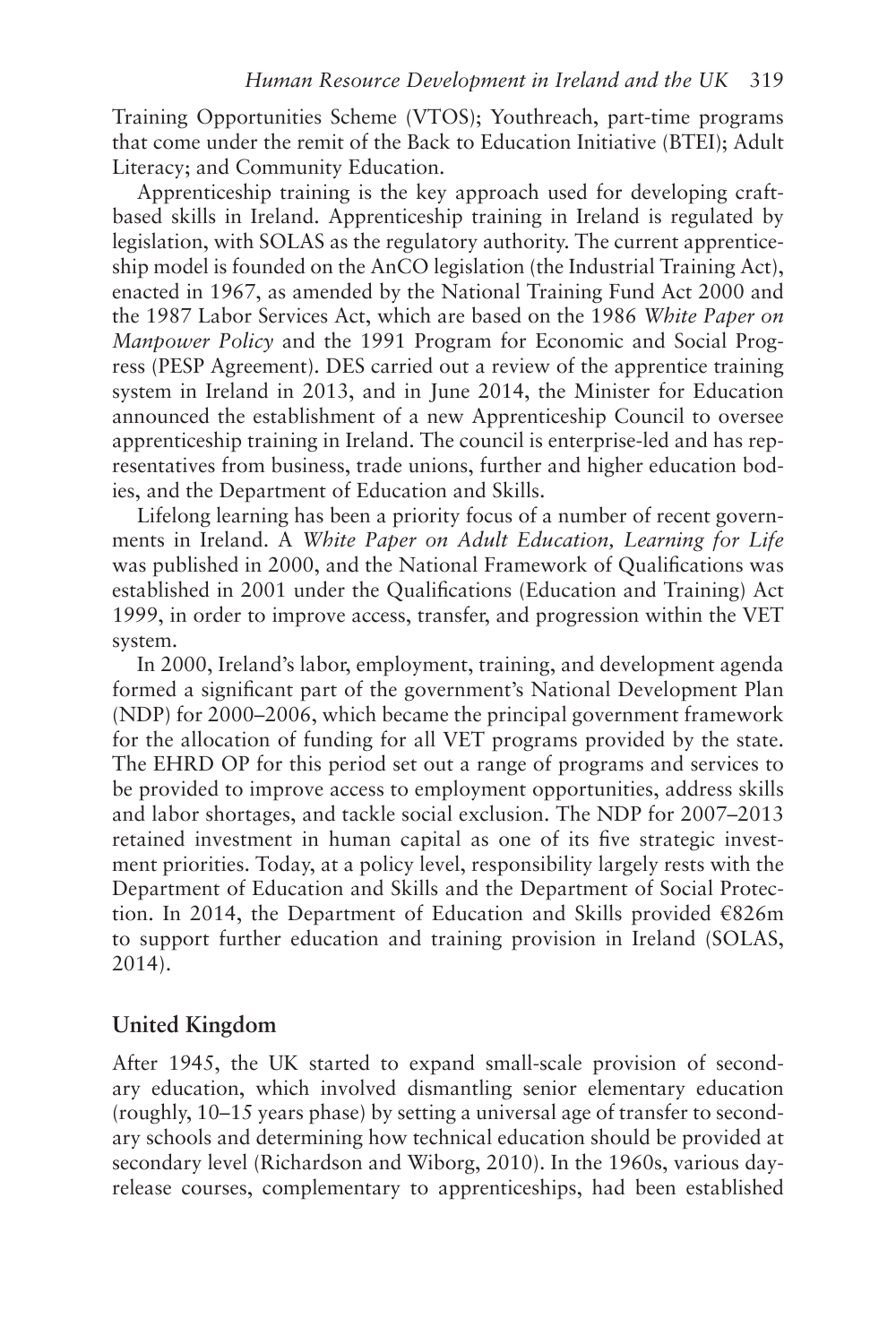in further education colleges. These courses resulted from the work of the Industrial Training Boards that were set up under the 1964 Industrial Training Act. The courses were mainly in the areas of craft construction, engineering, and manufacturing industries and were offered by City & Guilds of London Institute (CGLI).

In the 1970s, the Business Education Council and its parallel Technician Education Council (which subsequently merged and became the Business and Technician Education Council, BTEC in 1983) offered courses in broader vocational areas than CGLI, with an express focus on more general education and designed to enable progression from secondary to subdegree level while offering higher national certificates (West and Steedman, 2003). BTEC went on to offer full-time courses, issuing diplomas rather than the part-time certificates (Richardson and Wiborg, 2010). By the late 1980s, a system of substantial full-time vocational education courses was available, ranging from the first level (level 2 equivalent in the National Qualifications Framework), through the advanced level National Diploma, to the Higher National Diploma (HND). These programs were offered in colleges of further education and in polytechnics. The other major body offering vocational education courses was the Royal Society of Arts Examinations Board (RSA), which mostly delivered secretarial and administrative courses. Richardson and Wiborg (2010) argue that whereas these courses and providers prevailed over time, the offerings did not add up to a unified system of vocational education. The offerings of each body differed substantially in design, quality, assessment, and size. There were issues with progression across different programs and from different levels; and with the dismantling of many Industrial Training Boards in the 1980s, the degree to which these qualifications had recognition with employers became unclear. Richardson and Wiborg (2010) enumerate the key government initiatives that have impacted vocational education in the UK in the 1980s and early 1990s: the Technical and Vocational Employment Initiative (TVEI), announced in 1982, was intended to develop dedicated pathways of largely vocational education for nonacademic routes; the introduction of the Certificate of Pre-Vocational Education (CPVE) in 1985 aimed at addressing the issue of high youth unemployment; the development of National Vocational Qualifications (NVQs) aimed at developing curriculum, a syllabus based on standards of performance (outcomes) and a new assessment regime; General National Vocational Qualifications (GNVQs) were introduced at three levels (Foundation, Intermediate, and Advanced) and aimed at replacing HNDs and intended to provide more general education rather than forcing learners into early specialization with new GCSEs in vocational subjects; the establishment of the Further Education Funding Council, which took over the funding of colleges from local education authorities in 1993; and the development of vocational options in the 14–16 age phase, which enabled the introduction of expanded vocational education and training for some at the lower secondary level. In 1992, a tripartite system of academic A levels,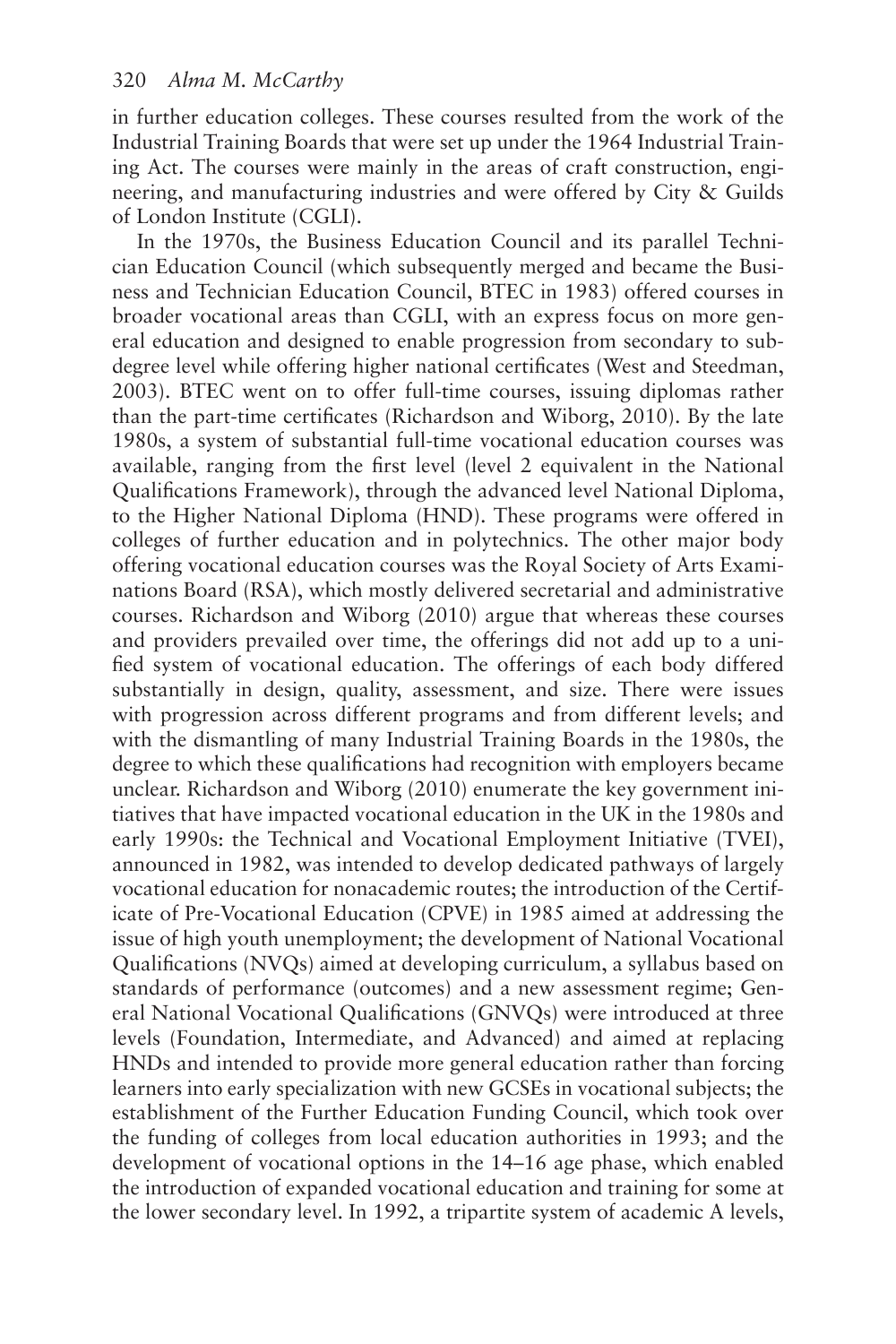general vocational qualifications, and work-based vocational NVQs were created, providing an alternative to academic qualifications for students not suitable for A levels (Gleeson and Hodkinson, 1995).

In terms of qualifications and certification in the UK, the National Vocational Qualifications (NVQs) in England and Northern Ireland, the Credit and Qualification Framework (CQFW) in Wales, and the Vocational Qualifications (SVWs) in Scotland cover most professional areas and set out the expected outcomes required for effective performance in a particular role (Stewart et al., 2013). National Occupational Standards determine the level of skills and knowledge required at different levels of achievement on the NVQs. They range from low-level skill requirements at Level 1 to complex skills and knowledge at Level 5. The NVQ system is, therefore, a competence-based system where the knowledge, skill, and ability requirements of various jobs are determined among employers, educational policy makers, and representative groups. The failure to link vocational qualification with the higher education Qualifications and Credit Framework is a key problem within the UK VET system (Lester, 2011).

A number of different governance, quality assurance, and regulation bodies operate in the VET landscape in England, Scotland, Wales, and Northern Ireland. There is a complex institutional framework in the UK VET sector, with the Department for Education (DfE) and the Department for Business, Innovation, and Skills (BIS) sharing policy-making responsibilities in England. The policy-making authorities for VET in Northern Ireland are the Department of Education (DE) and the Department for Employment and Learning (DEL), and the Scottish and Welsh governments in Scotland and Wales, respectively (CEDEFOP, 2012). Government policies and private interests jointly drive the qualifications market in the UK. This has led to a large choice of qualifications and awarding organizations (CEDEFOP, 2012). Some criticism has been leveled at the NVQ system in England, arguing that the content of the qualifications does not adequately cater for employer needs (Gold and Thorpe, 2008). Stewart et al. (2013) argue that there are perceptions of lack of rigor with the VET and NVQ qualifications compared with the higher education sector and universities. A VET policy paper published by the Conservatives in 2008 argued that the UK VET system had become one driven by the requirements of the government's funding regime rather than the needs of individuals and the economy (Fuller and Unwin, 2011). Wolf (2011) argues that employers valued low-level NVQs very little, and yet such qualifications are taken by a large number of 16 and 17-year-olds.

Stewart et al. (2013) argue that the VET system in the UK is informed by a demand-led model and characterized by some common features that indicate its mature development: a single framework for transparency of competencies and qualifications, a system of credit transfer for VET, common criteria and principles for quality in VET, common principles for the validation of non-formal and informal learning, and information for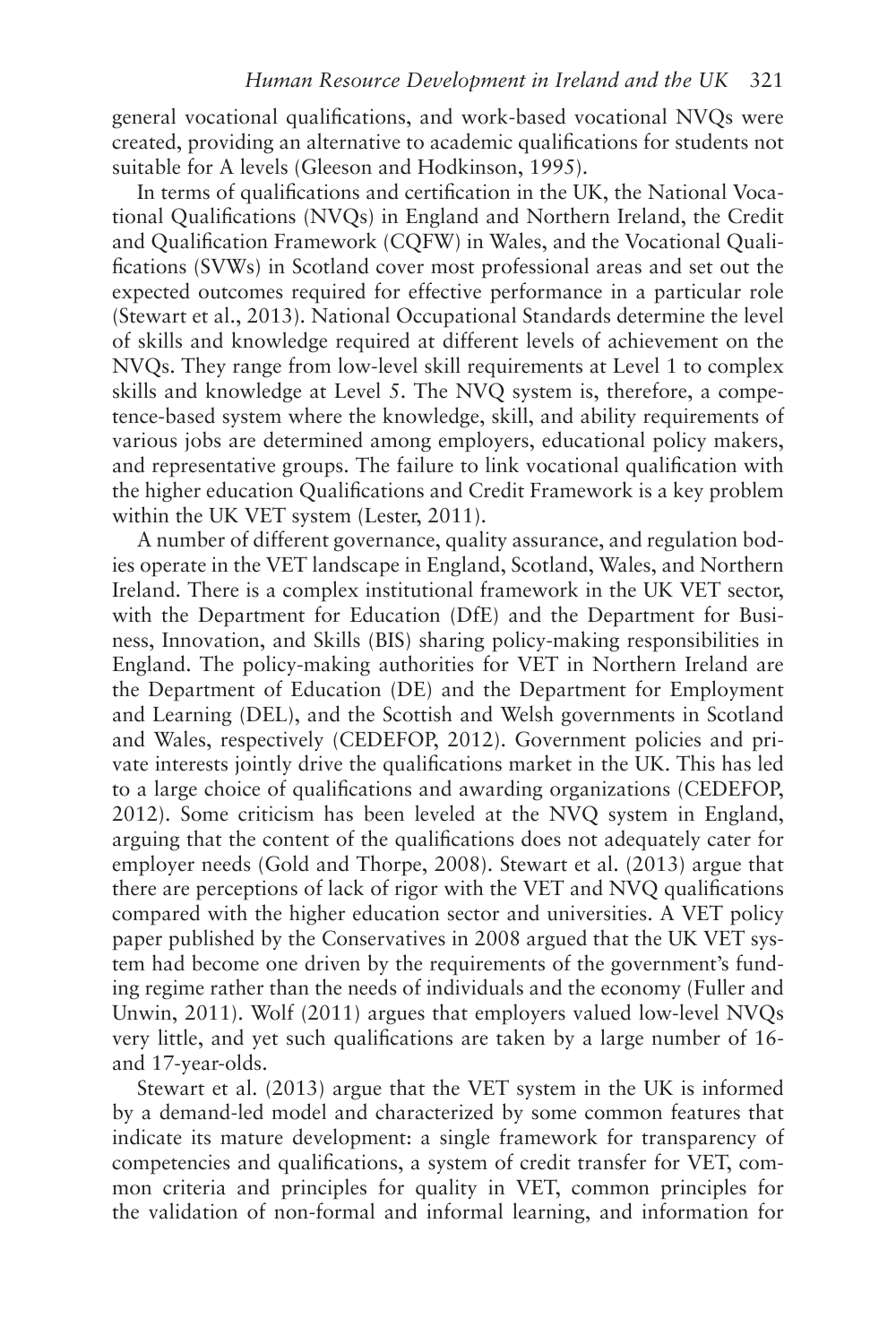lifelong learning. An issue that exists in the broader HRD educational provision context in Ireland and the UK is the two-tier nature of vocational versus academic qualifications and skill development. Gold et al. (2013) argue that historical and cultural influences result in perceptions of a lack of equivalence based on which route learners have taken and which institutions they attended rather than assessing the outcome of those qualifications in terms of skills acquisition. Likewise, the SOLAS (2014) report confirms that status differences between further education and training and higher education remain an issue in the Irish context. The SOLAS (2014) report refers to the expected growth in partnerships enabling higher levels of progression from further to higher education in the Irish system, as well as calling for greater employee development programs at the workplace level. Wilson (2012, p. 136) concludes that the UK VET system consists of a "complex range of agencies and initiatives that, in spite of some rationalization, appear to be diversifying as the various countries of the UK develop their own system".

#### **HRD IN IRELAND AND THE UK: ORGANIZATION-LEVEL PROVISION**

In late 2012, the Irish Business and Employers Confederation (IBEC) conducted a survey of 445 member organizations to assess training and development provision and training priorities (IBEC, 2013). The findings report that nearly two-thirds of respondent organizations (63%) conduct training audits within their organization, more likely in larger organizations than in smaller companies. In terms of training and development content, IBEC (2013) reports that management skills, occupational health and safety, and leadership skills are the most common skills included in training and development programs in member organizations. Furthermore, the survey found that many organizations predict that over the next five years management and leadership will continue to be important, along with performance management. The IBEC survey also reports changes in training methods being employed by member organizations, increased use of technology being a key feature of these changes, with many companies reporting increased use of e-learning, online courses, webinars, podcasts, etc. The average cost of training as a percentage of payroll was 2.59% according to the 2012 IBEC survey. Furthermore, training spent as a percentage of payroll was highest in large companies with over 500 employees (3.20%) and lowest in companies with fewer than 50 employees  $(2.84\%)$ .

Since 1999, Ireland has operated the Skillnets program (see earlier discussion), which plays a significant role in organizational-level training for organizations that are members of a Skillnet. The programs, funded from the National Training Fund (NTF) through the Department of Education and Skills, operate on the basis of a networks model, whereby networks of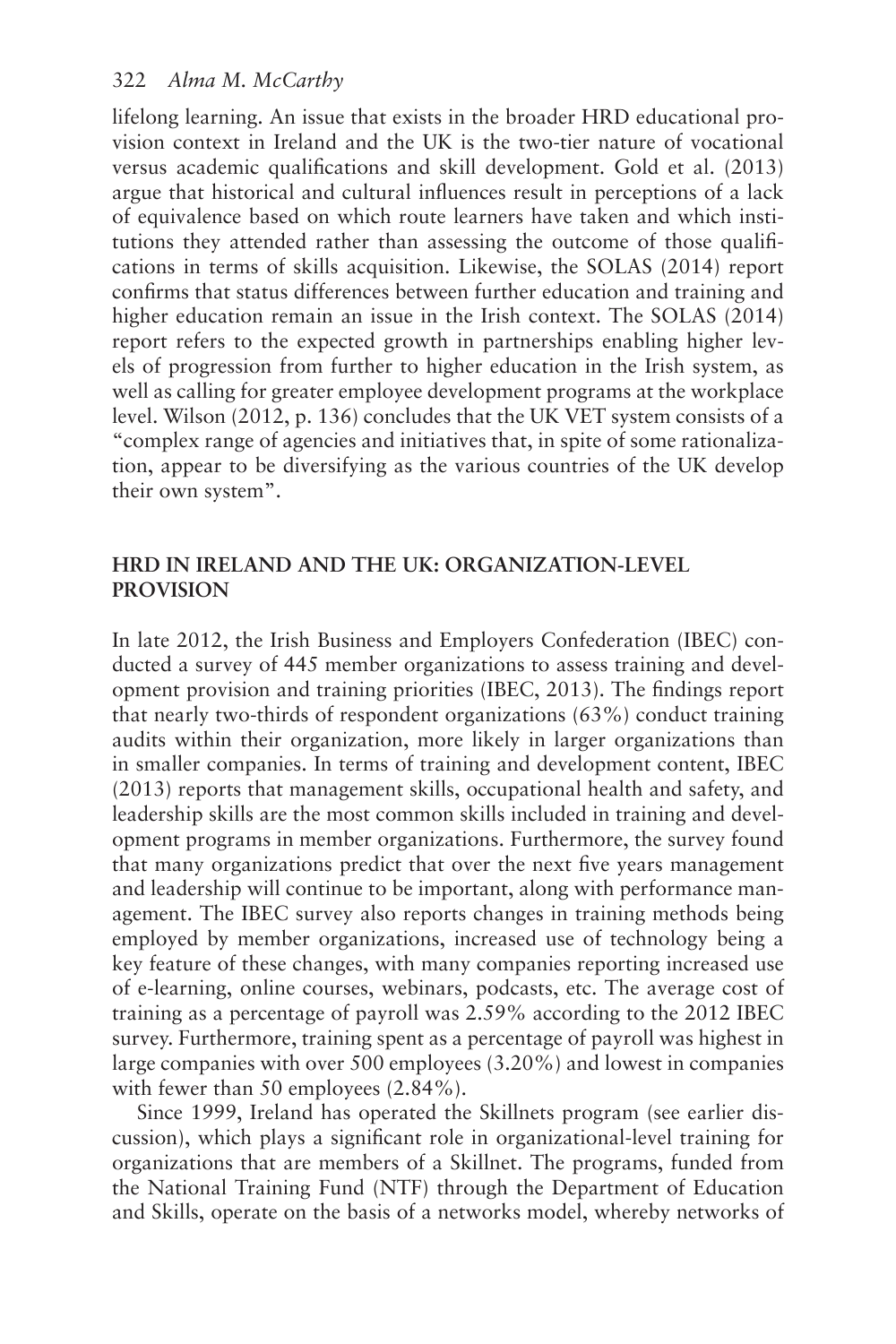enterprises engage in the design, management, and delivery of specific training programs to employees as well as to jobseekers across a broad range of industry and service sectors nationwide. The Indecon (2014) report evaluated the activity and impact of these 64 operational Skillnet training networks for 2013. The enterprise-led approach to Skillnets is evidenced by the involvement across the networks of a total of 10,145 member companies, which provided industry matching funding amounting to  $\epsilon$ 10.4 million in 2013. Indecon (2014) reports that in 2013, 45,878 trainees participated in Skillnets training and the total number of training days was 280,175 within the Skillnets program. The report goes on to conclude that the key strategic challenges for Skillnets include the need to maintain a rigorous ongoing focus on the relevance and quality of the training provided in line with its mission to further education and training policy in Ireland.

The recent Annual Learning and Development 2015 survey by the Chartered Institute of Personnel and Development (CIPD) provides useful information regarding organizational-level HRD structures and provision in the UK. The findings are drawn from the survey responses from 541 learning and development (L&D) specialists in the UK, with half of the respondents working in the private sector, a quarter in the public sector, and the remainder evenly split between manufacturing and production and nonprofit organizations. In terms of the role and purpose of L&D, in over 40% of respondent organizations, L&D is a specialist function within the HR department; about 20% of respondents report that L&D is an activity within a generalist HR activity set; and in the remaining 40% of respondents, L&D activities are split between HR and another area of the business or are completely separate from the HR function. The report found that L&D is extremely aligned with business needs in only 25% of respondent organizations, with 40% indicating broad alignment. The most common barriers to alignment cited in the CIPD (2015) report are: L&D practitioners' lack of clarity regarding business strategy, lack of resources, and lack of interest or understanding of the purpose and capability of L&D from business leaders. In terms of organizational-level HRD provision, on-the-job training, in-house development programs, and coaching by line managers or peers are the most popular L&D methods deployed. Delivery of training and learning through learning technologies is more common in larger organizations. Seventy-five percent of organizations currently offer coaching or mentoring, and an additional 13% plan to offer it in the next year. The survey found that there are a number of L&D capability gaps (such as analytical and technological skills) that need to be addressed. In line with previous findings in HRD studies, evaluation of L&D investment and impact is still weak, and the CIPD (2015) report found that only 30% of organizations try to quantify the impact of L&D on productivity. In terms of L&D investment at the firm level, the economic recession has had a deleterious impact, with more than 50% of public-sector respondents indicating that their L&D budget had decreased over the previous year. The private sector showed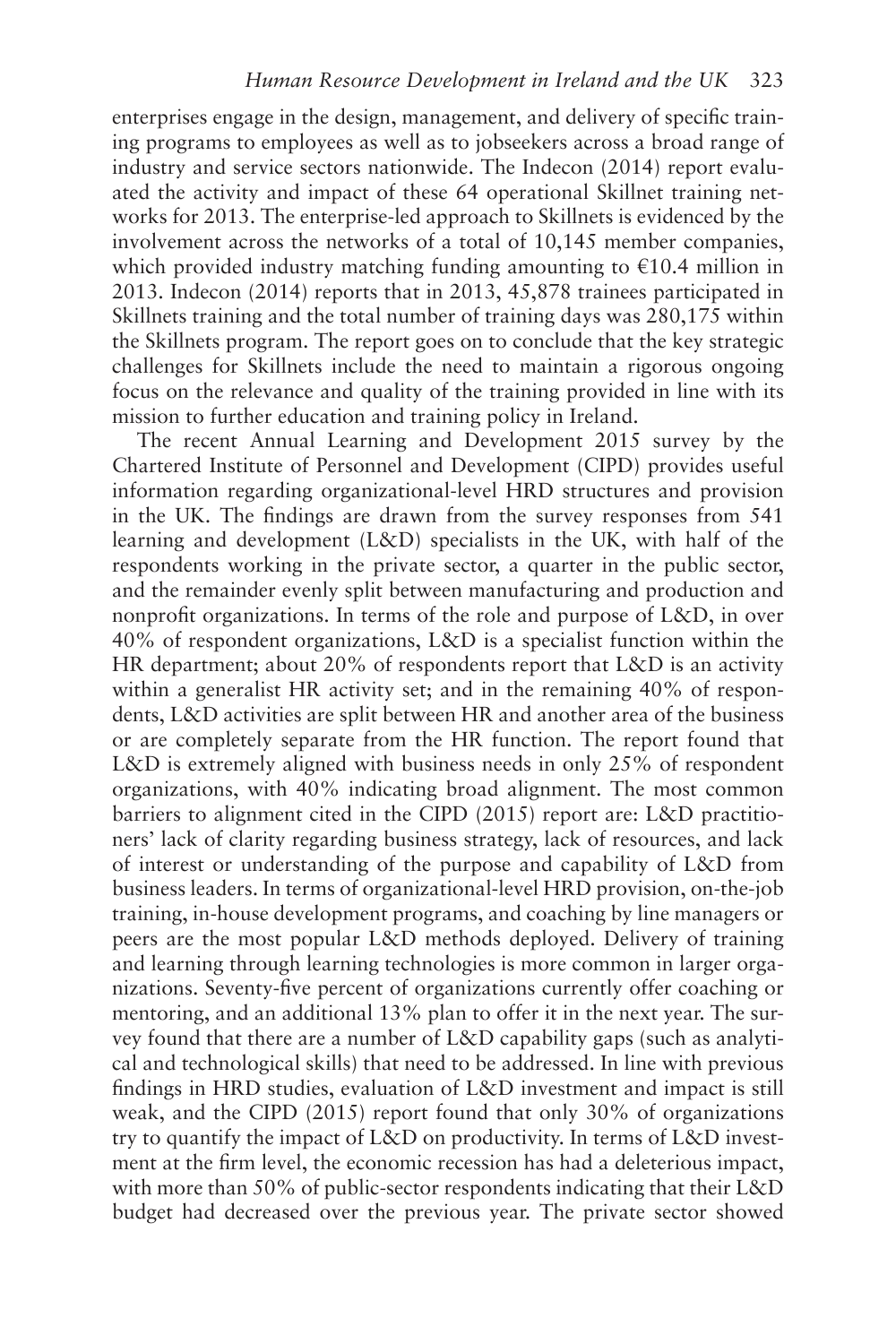a mixed landscape with 25% reporting decreased L&D budgets, whereas 25% reported increased budgets in the previous year.

#### **HRD IN IRELAND AND THE UK: SIMILARITIES AND DIFFERENCES**

The sections heretofore in this chapter are helpful for understanding the historical and current HRD landscape in Ireland and the UK. Building from that base, a key question that emerges is how similar or different HRD is within the region. In addition to the discussion in the earlier sections, which draws out similarities and differences, Table 15.1 provides an outline of how Ireland and the UK compare when exploring their HRD institutional and policy context, post-war development context, state of VET development, and providers of HRD. This chapter, and Table 15.1, demonstrates that there are more similarities than differences across the Ireland and UK region in terms of its HRD history, landscape, institutions, actors, opportunities, and challenges. The analysis in this chapter supports Raffe's (1999) assertion that any comparison across the four countries in the UK education system could be best described as representing 'variations upon common themes' rather than being uniquely distinctive. The inclusion of Ireland as another country within the region and the HRD analysis presented in this chapter for all five countries indicates that variations upon common themes is also an appropriate lens through which to examine HRD in the Ireland and UK region.

|                                     | <b>Ireland</b>                                                                                                                                                                                                                                                                                                                                                                                             | UK                                                                                                                                                                                                                                                                                                                                                                                                                                                                                                                                |
|-------------------------------------|------------------------------------------------------------------------------------------------------------------------------------------------------------------------------------------------------------------------------------------------------------------------------------------------------------------------------------------------------------------------------------------------------------|-----------------------------------------------------------------------------------------------------------------------------------------------------------------------------------------------------------------------------------------------------------------------------------------------------------------------------------------------------------------------------------------------------------------------------------------------------------------------------------------------------------------------------------|
| Institutional and<br>policy context | Multi-actor institutional<br>context. Ireland<br>provides an<br>infrastructure for<br>the supply of skills,<br>but the market for<br>skills is demand-led<br>by employers. This<br>represents a mix<br>of interventionism<br>and voluntarism in<br>HRD policy and<br>practice and a mix<br>of centralization in<br>terms of skills supply<br>through the QQI but<br>decentralization at the<br>firm level. | The UK provides an infrastructure<br>for the supply of skills, but the<br>market for skills is demand-led<br>by employers. This represents<br>a mix of interventionism<br>and voluntarism in HRD<br>policy and practice and a<br>mix of centralization in terms<br>of skills supply through<br>the NQF framework but<br>decentralization at the firm<br>level. A complex and where<br>criticism is leveled at the<br>lack of integration of various<br>institutions and actors in<br>determining joined-up HRD<br>and VET policy. |

*Table 15.1* Similarities and Differences in HRD in Ireland and the UK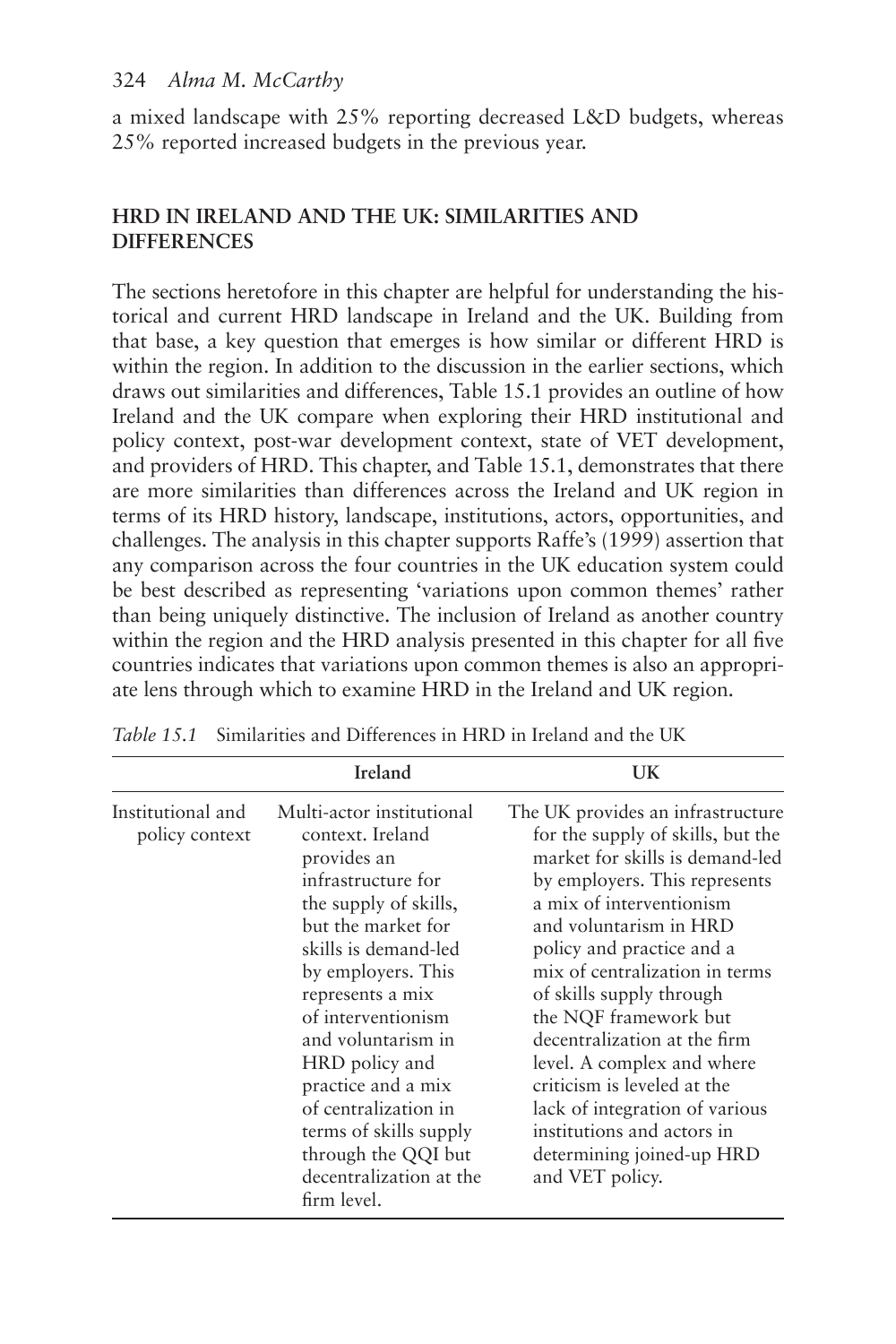|                                    | Ireland                                                                                                                                                                                                                                                                                                                                                                                                                                                                                                                             | UK                                                                                                                                                                                                                                                                                                                                                                                                                                                                |
|------------------------------------|-------------------------------------------------------------------------------------------------------------------------------------------------------------------------------------------------------------------------------------------------------------------------------------------------------------------------------------------------------------------------------------------------------------------------------------------------------------------------------------------------------------------------------------|-------------------------------------------------------------------------------------------------------------------------------------------------------------------------------------------------------------------------------------------------------------------------------------------------------------------------------------------------------------------------------------------------------------------------------------------------------------------|
| Post-war<br>development<br>context | Move from agrarian and<br>labor-intensive sectors<br>to a knowledge-based<br>economy. Education<br>and investment in<br>HRD is seen as a<br>critical lever for<br>economic growth and<br>development.                                                                                                                                                                                                                                                                                                                               | Move from manufacturing and<br>labor-intensive sectors to<br>services sectors. Education and<br>investment in HRD is seen as<br>a critical lever for economic<br>growth and development.                                                                                                                                                                                                                                                                          |
| State of VET<br>development        | A well-developed<br>National Qualifications<br>Framework (NQF)<br>with many providers<br>and provisions for skill<br>development from<br>entry- and medium-<br>level skills across<br>different industries<br>served by the FE sector<br>to more advanced,<br>high-level skill<br>formation through the<br>HE sector. Vocational<br><b>Education and Training</b><br>(VET) in Ireland is<br>seen both in policy<br>and structural terms<br>as one of the main<br>pillars for building and<br>maintaining of a skilled<br>workforce. | VET system in the UK is informed<br>by a demand-led model<br>and characterized by some<br>common features that indicate<br>its mature development:<br>a single framework for<br>transparency of competencies<br>and qualifications, a system<br>of credit transfer for VET,<br>common criteria and principles<br>for quality in VET, common<br>principles for the validation<br>of non-formal and informal<br>learning, and information for<br>lifelong learning. |
| Providers of HRD                   | Organizational-level<br>through HRD<br>or learning and<br>development functions<br>of organizations and<br>private companies,<br>professional<br>associations,<br>educational institutions,<br>national Skillnets<br>program, IBEC, and<br>other sectoral (e.g.,<br>Teagasc) or statutory<br>bodies (e.g., SOLAS<br>and Skillnets).                                                                                                                                                                                                 | Organizational-level through<br>HRD or learning and<br>development functions of<br>organizations and private<br>companies, professional<br>associations, educational<br>institutions, national Sectoral<br>Skills Councils, employer<br>groups, and government<br>bodies.                                                                                                                                                                                         |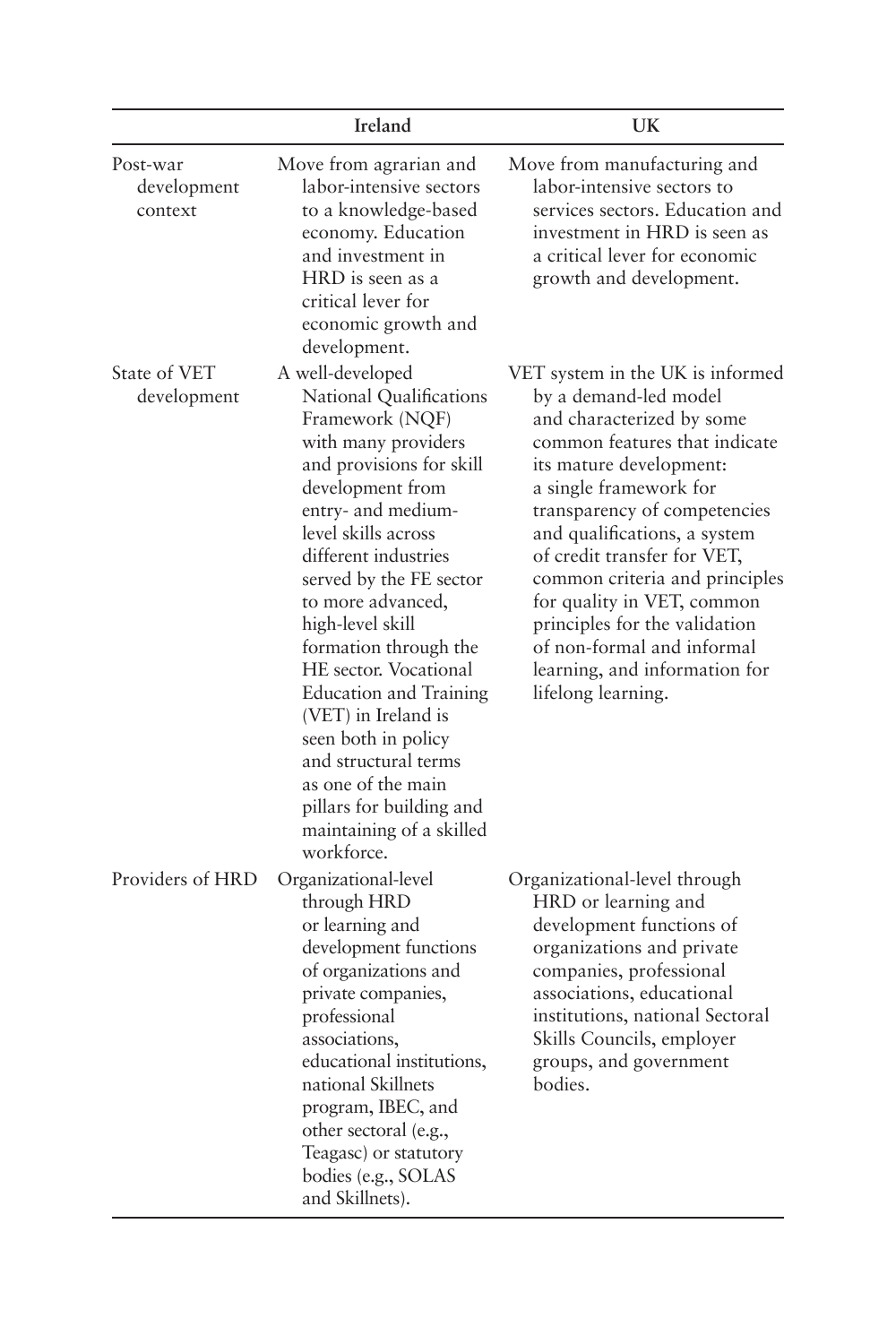This chapter reviewed the historical, political, social, and institutional influences that have impacted HRD in Ireland the UK. The current state of play with HRD in the region shows many similarities in terms of overall structures and espoused objectives, which are ultimately aligned with the enhancement of the citizen and for the overall economic growth and development of each country within the region. However, the chapter also demonstrates that the region suffers from a lack of joined-up thinking across the various institutions and actors. The development of the National Vocational Qualifications (NVQs) in the UK, National Qualifications Framework (NQF) in Ireland, the Scottish Vocational Qualifications (SQF) framework in Scotland, and the Credit and Qualification Framework (CQFW) in Wales is an essential component of the skills and qualifications elements of HRD in Ireland and the UK. These frameworks allow for identification of skill requirements, competence levels, and comparisons of assessment of qualification and skill equivalence across different national systems. While the development of VET qualification frameworks has significantly advanced the HRD field in the region, some concerns exist about their impact and effectiveness. Gold et al. (2013) argue that vocational qualifications are regularly criticized for their lack of rigor compared with more traditional third-level, university-based academic degrees and qualifications. Further, Stewart et al. (2013, p. 17) state that "VET in the UK is characterized by a lack of consistency, in that changes are fairly frequent and there are swings between the extent to which institutions operate at regional, sub-regional and local authority levels". Similar concerns have been echoed in Ireland.

The focus, content, and appropriateness of educational, HRD, and VET provisions are other areas that need attention in future policy development in the UK in particular. The low-skills equilibrium (Wilson and Hogarth, 2003) in the UK, where the economy is trapped in a vicious cycle of lowskilled work and wages leading to a fall in demand for high-skilled, valueadded jobs, presents a challenge for HRD policy makers. Government policy and organizational skill requirements focus on the more pressing and immediate lower-skilled labor supply at the expense of developing a more high-skilled workface. Yet it is the latter that is increasingly seen as the source of national economic growth and development. The ability of HRD policy makers to both focus on the short-term HRD and skill requirements while ensuring the longer-term development of a highly skilled workforce necessary for sustained economic growth and development is an important balance that must be achieved in HRD policy and practice (UKCES, 2010).

Another key HRD debate in Ireland and the UK is the value of a more focused development strategy, for example, at the sectoral or functional level. Sambrook and Stewart (2007) argue that HRD policy and practice can vary depending on sector, e.g., public versus private and profit versus nonprofit. Therefore, HRD policy makers stakeholders need to ascertain if HRD within the region should also engage in sectoral-level analysis, which would complement generic national-level approaches. At a functional level,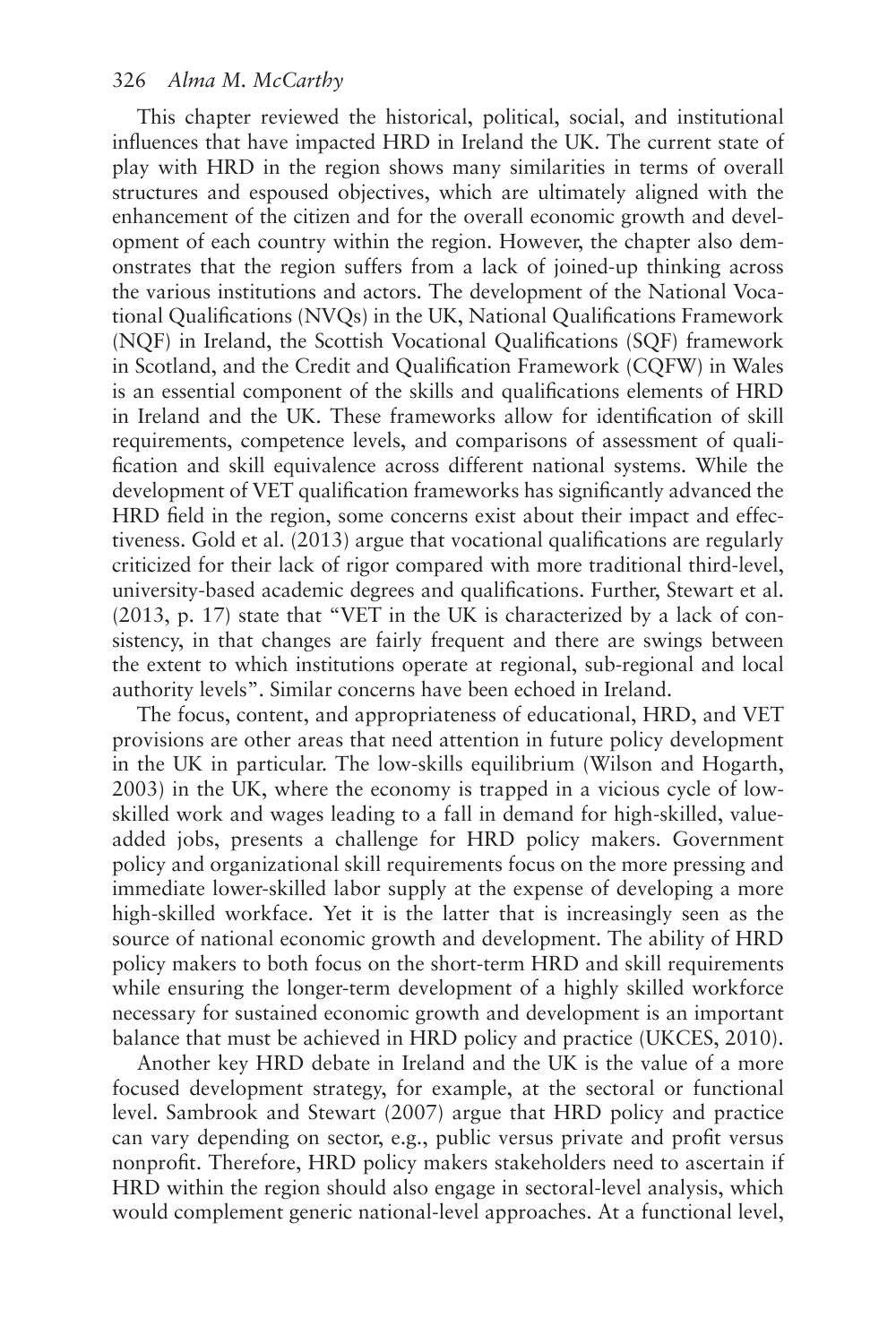the HRD field now features many academic- and practice-based contributions in areas such as leadership development, front-line/supervisory development, coaching and mentoring. The impact of funding reductions due to the global financial crisis has also affected functional based HRD initiatives at the firm level so that HRD practitioners need to focus on ensuring they can make the case for increased investment (McCarthy and Sheehan, 2014). MacKenzie et al. (2012) have articulated strong criticism of the financial bottom line taking precedence over any real considerations of HRD focused on employee development and career enhancement in organizations post the global financial crisis (GFC) of 2008. Furthermore, Keeble-Ramsey and Armitage's (2015) study of middle and front-line managers in the UK concludes that post-GFC HRD is silenced or absent and associated solely with low-cost-based e-learning rather than playing a strategic role in support of sustainable business objectives. A challenge for HRD in Ireland and the UK is to ensure that HRD's role in HRM at the organizational level will regain its potential to influence skill development in the workplace strategically and to argue convincingly the necessity for investment in HRD in a challenging financial context. The CIPD (2015) L&D survey in the UK found mixed views regarding the future of L&D funding at the organization level, with over 25% of the private-sector respondents forecasting an increase in the overall funding of L&D over the next 12 months but 15% expecting a decrease. However, the public-sector organizations report much more pessimistic projections, with more than half expecting a decrease in L&D investment. Therefore, challenges remain in terms of HRD investment.

#### **CONCLUSION**

HRD in Ireland and the UK shares many similarities in policy and practice due to the common cultural and historical circumstances out of which it emerged. For example, the VET system in Ireland and the UK developed from broadly similar contexts with broadly similar objectives and expected outcomes. However, the extent to which various HRD stakeholders have influenced systems and policy at a national level and practice at organizational level is mixed. The CIPD (2015) report found that learning and development (L&D) professionals in the UK are increasingly aware of how important it is to understand business needs, to be commercially aware, and to align learning and development with strategic decision making in organizations. While L&D has improved its alignment with business strategy, there is still much that needs to be done to ensure that L&D is seen as a critical lever of organizational success. At a policy level, significant progress has been made in terms of VET and HRD policy in the region, but further work needs to be done in terms of ensuring that the various institutions and actors are aligned in delivering an integrated and joined-up approach to HRD in the region.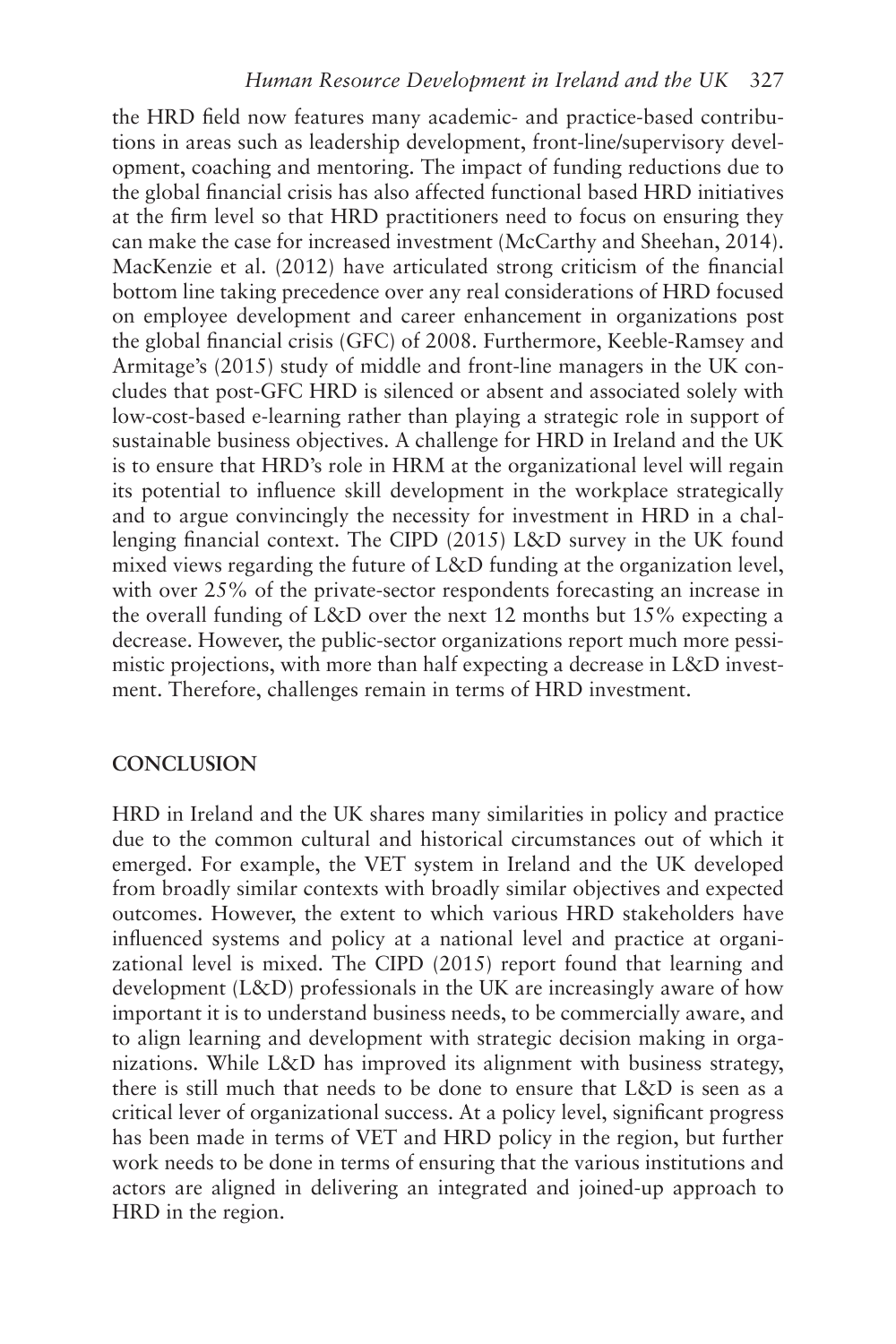#### **REFERENCES**

- Barry, M. (2007). *Vocational Education and Training in Ireland: Thematic Overview*. Dublin: FÁS.
- Breen, R., Hannan, D. F., Rottman, D. B., & Whelan, C. T. (1990). *Understanding Contemporary Ireland: State, Class and Development in the Republic of Ireland*. London: Macmillan.
- CEDEFOP. (2012). *Spotlight on VET in the United Kingdom*. Athens, Greece: CEDEFOP.
- CIPD. (2015). *Learning and Development*. London: CIPD.
- CSO. (2014). *Population and Migration Estimates Statistical Release*. Cork, Ireland: CSO. August 26, 2014.
- DES. (2015). *Department of Education and Skills*. (http://www.education.ie).
- Dorey, P. (1995). *British Politics Since 1945. Making Contemporary Britain*. Oxford: Blackwell.
- Duffy, D., FitzGerald, J., McQuinn, K., Byrne, D., & Morley, C. (2014). *Quarterly Economic Commentary*. October. Dublin: ESRI.
- Fahey, T. (1995). Family and household in Ireland. In P. Clancy, S. Drudy, K. Lynch and L. O'Dowd (Eds.), *Irish society: Sociological Perspectives*, 205–234. Dublin: IPA.
- Francis, M. (1997). *Ideas and Policies under Labor, 1945–1951: Building a New Britain.* UK: Manchester University Press.
- Fuller, A. and Unwin, L. (2011). Vocational education and training in the spotlight: back to the future for the UK's Coalition Government? *London Review of Education*, 9: 2, 191–204
- Gleeson, D., & Hodkinson, P. (1995). Ideology and curriculum policy: GNVQ and mass post-compulsory education in England and Wales. *Journal of Education and Work,* 8(3): 5–19.
- Gold, J., Holden, R., Stewart, J., Iles, P. and Beardwell, J. (2013). *Human Resource Development: Theory and Practice*, 2nd ed. London: Palgrave Macmillan.
- Gold, J., & Thorpe, R. (2008). Training, it's a load of crap: The story of the hairdresser ad his suit. *Human Resource Development International*, 11(4): 385–399.
- Gunnigle, P., Heraty, N. and Morley, M.J. (2003). *Human Resource in Ireland*. Dublin: Gill and Macmillan.
- Harrison, R. (2009). *Learning and Development*. 5th ed. London: CIPD Publishing.

Holmes, L. (2012). *Re-examining National HRD in the UK: The Potential Utility of* 

- *a Governance Perspective*. Paper presented at the University Forum for HRD, UK.
- IBEC. (2013). *Management Training Survey 2013*. Dublin: IBEC.

IMF. (2014). *World Economic Outlook Database*.

- Indecon. (2014). *Evaluation of TNP, Finuas and ManagementWorks in 2013*. Dublin: Indecon International Economic Consultants.
- Keeble-Ramsay, D. R., & Armitage, A. (2015). HRD challenges faced in the postglobal financial crisis period—insights from the UK. *European Journal of Training and Development*, 39(2): 86–103.
- Lee, S. J. (1996). *Aspects of British Political History 1914–1995*. London, New York: Routledge.
- Leitch, S. (2006). *Prosperity For All in the Global Economy—World Class Skills*. London, H M Treasury.
- Lester, S. (2011). The UK qualifications and credit framework: A critique. *Journal of Vocational Education and Training*, 63(2): 205–216.
- MacKenzie, C. A., Garavan, T. N., & Carbery, R. (2012). Through the looking glass: Challenges for human resource development (HRD) post the global financial crisis—business as usual? *Human Resource Development International*, 15(3): 353–364.